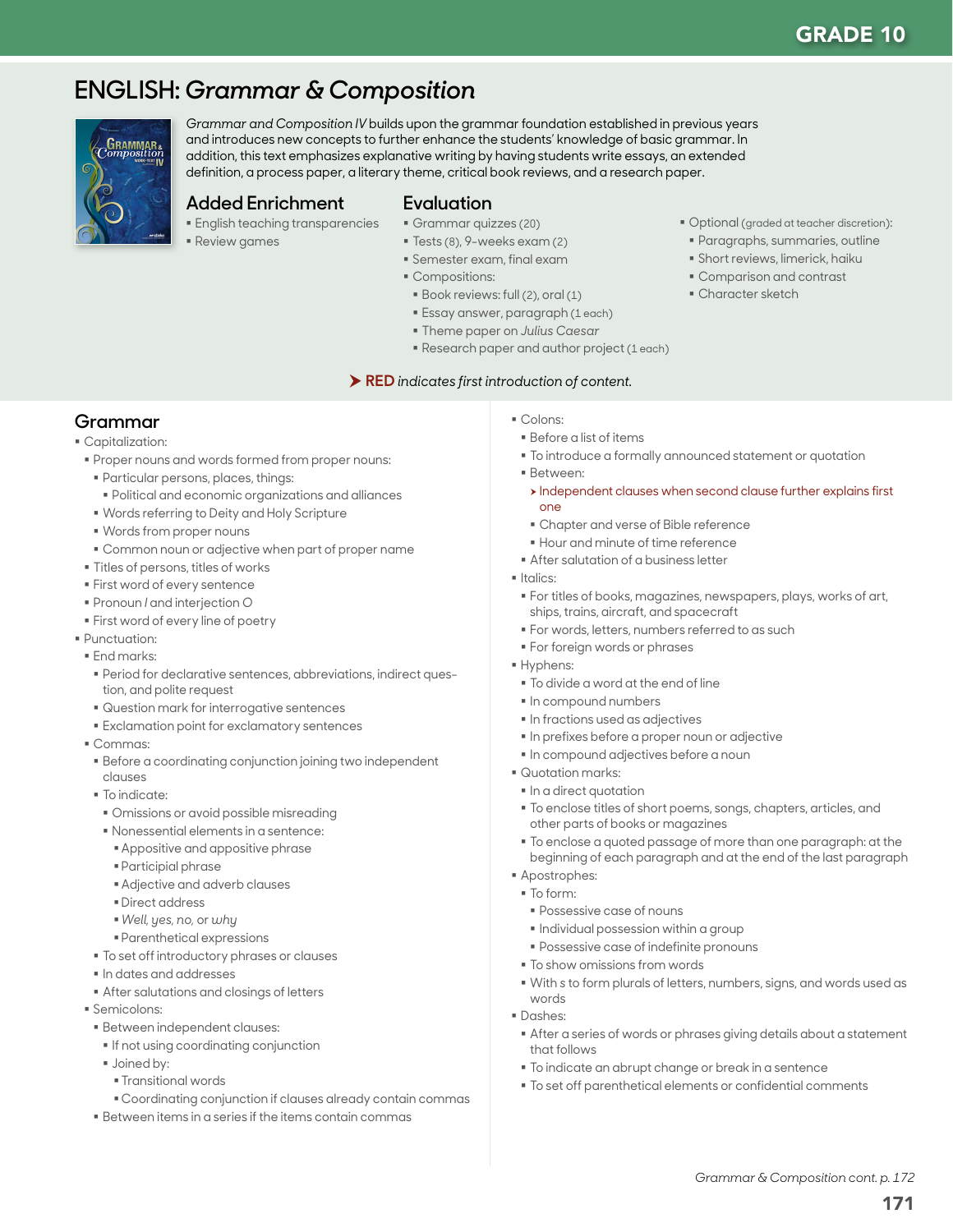# **ENGLISH:** *Grammar & Composition cont.*

#### **Grammar** *cont.*

- Parentheses:
- To enclose:
	- Parenthetical elements
	- Brief confirmatory information
- **The sentence:**
- Definition of sentence
- Kinds of sentences classified by purpose: declarative, imperative, interrogative, exclamatory
- Recognizing subjects and verbs: complete subject, simple subject, complete predicate, simple predicate, and verb phrase
- Overcoming problems locating subjects and verbs:
- Finding:
- Subject in an inverted sentence: interrogative sentence, sentence beginning with *there* or *here*
- Subject of an imperative sentence
- Verb phrase that is interrupted by other words
- Diagramming subjects and verbs
- Recognizing and diagramming compound subjects and verbs
- Recognizing complements
- Correcting fragments and run-on sentences:
- **Sentence structure:**
- Defining dependent and independent clauses
- Recognizing and diagramming simple, compound, complex, and compound-complex sentences
- Recognizing noun clauses used as subjects of independent clauses
- Sentence improvement:
- Conciseness, subordination, active voice, parallelism, clear pronoun reference
- Placement of modifiers
- Consistency of subject, tense, or voice
- $\rightarrow$  Clear and effective diction
- Parts of speech:
- Recognizing eight parts of speech
- Verbs:
- Recognizing action (transitive and intransitive), linking, and helping verbs
- Distinguishing verbs from verbals: participles, gerunds, and infinitives
- Using:
- Principal parts of verbs
- Regular verb endings, irregular verbs
- Using correct principal parts
- **Verb tenses:**
- Using progressive and emphatic forms
- When to use the tenses
- h Using logical verb tense sequence between clauses and between verbals and independent clause
- h Avoiding unnecessary shifts in sentences: in subjects, verb tense, voice of verbs
- Active and passive voice
- Mood: indicative, imperative, and subjunctive
- Avoid incorrect verb forms
- Use troublesome verbs correctly and avoid verb usage errors
- Use exact and vivid verbs
- Nouns:
- Recognizing nouns:
- Compound, common, proper, and collective
- Concrete and abstract
- $\rightarrow$  Substantives
- Keeping agreement of subject and verb
- Recognizing and diagramming:
	- Nouns as predicate nominatives, direct objects, indirect objects, objects of prepositions, direct address
- Nouns as appositives
- $\rightarrow$  Recognizing and diagramming objective complements
- $\blacksquare$  Using:
- Parallelism
- **Exact and vivid nouns**
- Pronouns:
- Antecedents
- Recognizing personal, interrogative, demonstrative, indefinite, compound, relative
- Keeping agreement of verbs and indefinite pronoun subjects
- Making pronouns agree with their antecedents in number and in gender
- Nominative case:
- For subjects, predicate nominatives
- For appositives of subjects, appositives of predicate nominatives, appositives to subjects, and appositives to predicate nominatives
- Objective case:
	- For direct objects, indirect objects, objects of prepositions
- For appositives of direct objects, indirect objects, objects of prepositions
- For appositives to direct objects, indirect objects, objects of prepositions
- Possessive case
- Using correct case for *who, whom, whoever,* and *whomever* and in incomplete clauses beginning with *than* or *as*
- Avoid pronoun usage problems: double subject, possessive case before a gerund
- **Adjectives:** 
	- Recognizing and diagramming adjectives: participles and proper adjectives and infinitives as adjectives
- Distinguishing adjectives from nouns and pronouns
- Recognizing and diagramming predicate adjectives
- Using and diagramming:
	- Prepositional and participial phrases as adjectives
	- **Infinitive phrases as adjectives**
- Adjective clauses
- Placing and punctuating adjective modifiers
- Using adjectives in comparison
- Avoiding double comparison and double negatives
- Using exact and vivid adjectives
- Adverbs:
- Recognizing and diagramming adverbs
- **Infinitives as adverbs**
- Distinguishing adverbs from adjectives
- Using and diagramming:
- Prepositional phrases as adverbs
- **Infinitive phrases as adverbs**
- Adverb clauses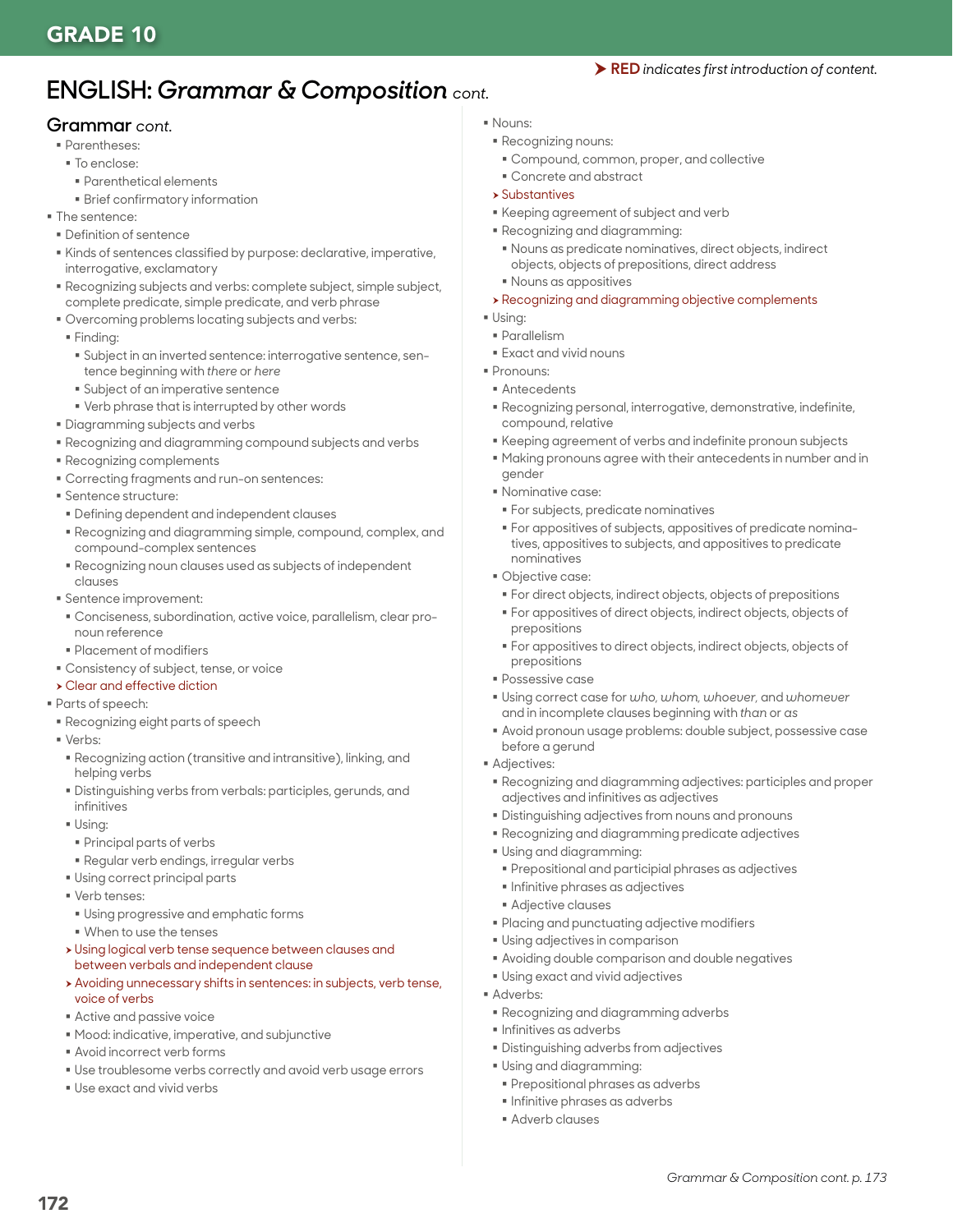# **ENGLISH:** *Grammar & Composition cont.*

## **Grammar** *cont.*

- Correct placement of adverb modifiers
- Distinguishing dependent clauses:
- Advanced technique to determine dependent clauses as noun, adjective, or adverb
- Using: adverbs in comparison, exact and vivid adverbs
- **Prepositions:**
- Recognizing prepositions, prepositional phrases, and objects of prepositions
- Distinguishing between prepositions and adverbs
- Using prepositions correctly
- **Conjunctions:**
- Recognizing coordinating, correlative, and subordinating conjunctions
- Using parallel structure
- **Interjections:**
- **Definition**
- Punctuation with interjections
- Other parts of speech used as interjections
- Diagramming interjections
- Word study:
- Using the dictionary:
- $\rightarrow$  Kinds of dictionaries
- **>** Selecting a dictionary
- Using the dictionary
- Parts of the dictionary:
- h Variant spellings, pronunciation, parts of speech, inflected forms, cross reference, sample contexts, idiom, etymologies, run-on entries, usage notes
- $\rightarrow$  Capitalization, restrictive labels, scientific names, illustrations, synonyms and antonyms
- **>** Usage and diction:
- **>Levels of usage**
- $\rightarrow$  Using correct diction
- **> Using clear and effective diction**
- **> Glossary of diction**

## **Composition**

- Manuscript form: abbreviations, numbers, titles
- The library: Dewey Decimal System, Library of Congress Classification System, using the catalog and reference section

RED *indicates first introduction of content.*

- Introducing paragraphs (12):
- **Topic sentence**
- Summarizing sentence
- Paragraph development:
- By examples, incidents, and reasons
- $\rightarrow$  By comparison and contrast and combination of methods
- Paragraph unity
- Paragraph coherence: chronological order, order of importance, transitional expressions, space order, pronoun reference, and repetition
- Outline (3):
- **Topical and sentence outlines**
- Format of outline
- Parallelism in an outline
- **Steps to preparing an outline**
- Critical book reviews:
- **Preparing:**
- Written book reviews including outline, introduction, body, conclusion
- Oral book reviews: written preparation and oral presentation
- Formal short essay:
- Writing descriptions about persons, places, and things (6):
- Steps: point of view, careful selection of details, arrangement of details, use of exact nouns and verbs
- Formal full-length essay:
- $\triangleright$  Informative essay
- Personal essay
- Summaries
- The Writing Process: plan, write, rewrite, edit
- Research paper:
- Planning the paper: selecting subject, finding sources, writing bibliography cards, making a preliminary outline, taking notes, writing note cards, avoiding plagiarism
- Writing the paper: introduction, body
- Using parenthetical citations
- Rewriting the paper: check organization, introduction, conclusion, unity, coherence, and citations
- Editing the paper: check each paragraph, sentence, word; capitalization and punctuation
- Preparing works cited page
- Typing the paper
- Documentation for research paper
- > Author project
- Improving writing style: correct a choppy or monotonous style
- $\blacktriangleright$  Extended definition
- **> Writing about a process**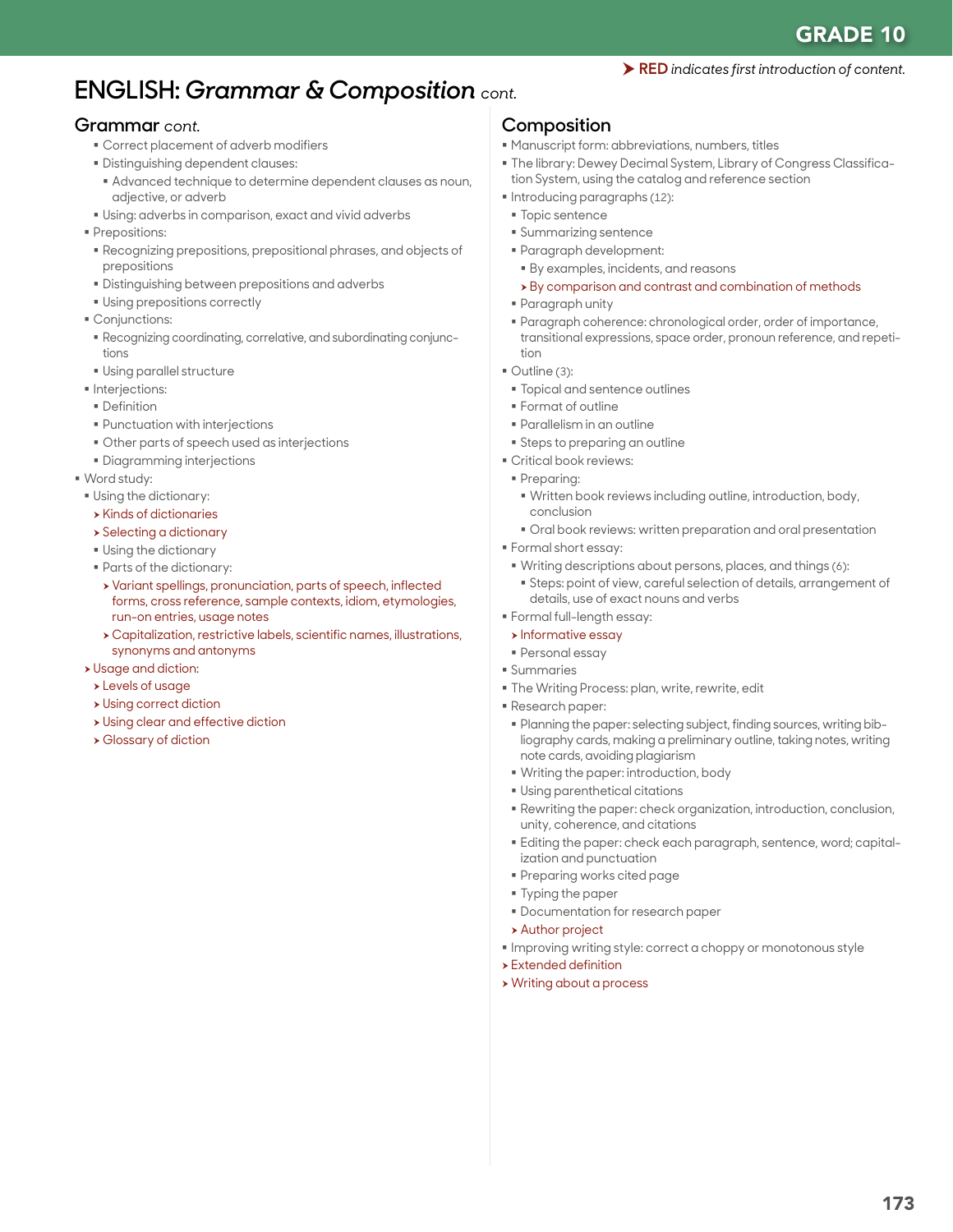# **ENGLISH:** *Vocabulary, Spelling, Poetry*



Mastering the vocabulary and spelling words in *Vocabulary, Spelling, Poetry IV* will greatly help students in their writing, speaking, and reading comprehension. Students memorize ten poems over the course of the year. This memory work not only will help students lay a foundation for future literature studies but also will enrich their personal lives. In addition, students will learn how to solve analogy questions and how to analyze word meanings based on their prefixes, roots, and suffixes.

## **Added Enrichment**

- Spelling and vocabulary:
	- Spelling words (480)
	- Vocabulary words (144)
- Spelling lists (24):
- **Organized by spelling rules,** suffixes, homonyms, compound words, and commonly misspelled words
- Vocabulary lists (12):
- Organized by word origin, prefixes and suffixes, and vivid and precise verbs
- **Each vocabulary word includes:**
- **Pronunciation, etymology**
- Part of speech, definition
- Sample sentence
- Synonyms, antonyms
- Related forms of the word
- **Practice exercises (100), including:**
- **Pretest over vocabulary words and** their meanings
- Cumulative review of vocabulary words and definitions
- Vocabulary chart showing:
- Prefixes (48), suffixes (48)
- Greek and Latin roots and meanings (100)
- Guidelines for solving analogy questions
- **Pronunciation key**
- **Poetry: footnotes define and explain** unfamiliar words

#### RED *indicates first introduction of content.*

## **Spelling & Vocabulary Skills Development**

- **> Master spelling lists including:**
- **>** Vocabulary words and definitions
- $\rightarrow$  Words that follow the spelling rules
- $\rightarrow$  Sound-alike suffixes
- **> Commonly misspelled words**
- $\rightarrow$  Homonyms
- Use vocabulary words in proper context
- Memorize vocabulary definitions
- Be able to identify commonly misspelled words
- Apply spelling and phonics concepts through daily teacher-directed oral practice and independent written practice
- Learn to distinguish between homophones
- Learn practical spelling tips and suggestions by studying Keys to Good Spelling
- ▶ Master 48 prefixes, 100 roots, and 48 suffixes
- $\rightarrow$  Learn more than 1,000 synonyms, antonyms, and related words for vocabulary words
- h Analyze word meanings based on their prefixes, roots, and suffixes
- $\rightarrow$  Develop ability to solve analogy questions

**Learn spelling rules:** 

- Use *i* before *e,* except after *c,* or when sounded like long *a*
- Double a final consonant before adding a suffix beginning with a vowel

**Evaluation**

Weekly (20)

grades)

Spelling and vocabulary quizzes:

Poetry quizzes; written (8), oral (2)

**Quarterly review (1 each** 9 weeks; each counts as 2 quiz

- Change *y* to *i* when adding suffixes
- Drop the silent *e* before adding a suffix beginning with a vowel
- **Example 2** Learn exceptions to spelling rules
- **Example 1** Learn the principle of assimilation
- Creating a compound word doesn't change the spelling of the two parts
- Adding a prefix to a word doesn't change the word's spelling

## **Poetry Skills Development**

#### h Memorize 10 lyrical poems

- Develop appreciation of poetry
- **Example 1** Lay foundation for future literature study
- Perform in front of an audience
- Recite in unison
- Use appropriate expression and volume
- **Increase vocabulary**
- Demonstrate comprehension of emotion and content
- Develop a mental visualization of the poem
- Discuss meaning and purpose of poems
- Use proper observation of punctuation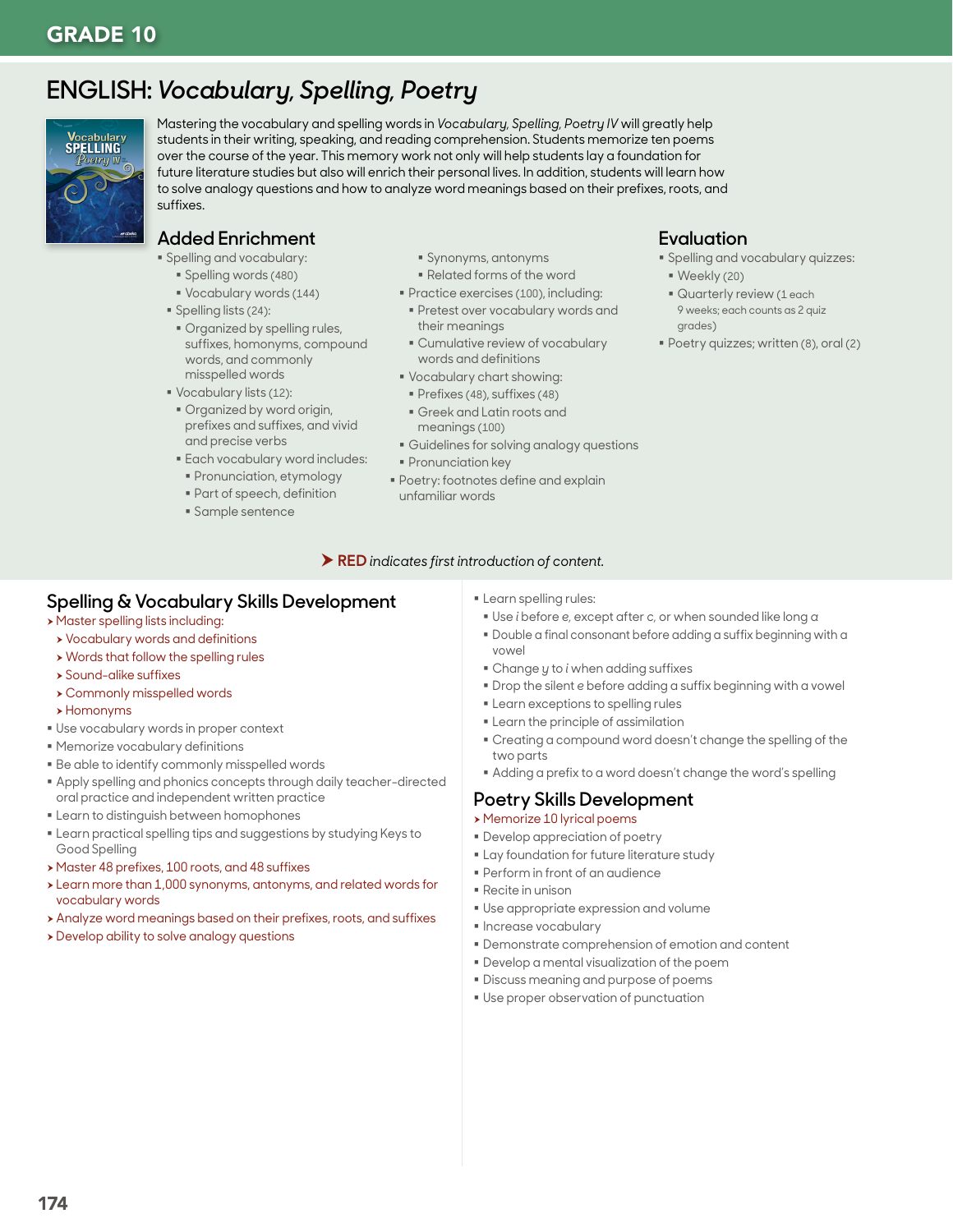# **ENGLISH:** *Literature*



In previous years, students read mostly for enjoyment, but now they will learn about the makeup of literature by studying a variety of literary terms and devices such as imagery and figurative language. While the first part of *World Literature* offers a background to the study of world literature, the second part introduces works chronologically from the time of the ancient East to the Modern Age (twentieth century). Students will read classics which reflect the thinking of each time period, such as *Divine Comedy, Moby Dick, Paradise Lost, Aesop's Fables,* and *Foxe's Book of Martyrs.*

Art appreciation is also an important part of the literature study in English 10. As the author uses words to paint visual images in our minds, the artist uses his brush to paint a story. *World Literature* includes paintings, sculptures, and architecture that reflect the themes of each unit.

## **Literary Value**

- **113 authors, including well-known writers** such as E. E. Cummings, Charles Dickens, John Donne, Homer, Martin Luther, and Isaac Watts
- Prose selections (49), poems (81), plays (2), and essays (10)

## **Added Enrichment**

- Footnotes define and explain unfamiliar words
- Comprehension and discussion questions after selections
- Character-building quotations and verses Introductory paragraphs for interest and
- background information
- Review games
- Author biographies
- **Exercise Literary terms defined and explained** throughout and in a handy glossary (121)

### **Evaluation**

- Comprehension quizzes (25)
- Homework reading quizzes (22)
- Tests (8), 9-weeks exam (2)
- Semester exam, final exam

RED *indicates first introduction of content.*

## **Reading Skills Development**

- Develop skills in reading speed and comprehension
- **Further develop oral reading skills**
- Be able to identify significant quotations and the selections in which they are featured
- **Increase vocabulary**
- $\triangleright$  Further develop writing skills
- \* Learn various literary forms: short story, essay, novel, narrative poetry, and descriptive poetry
- $\rightarrow$  Learn meaning and use of literary terms and devices such as theme, plot, imagery, figurative language, point of view, dramatic structure and dénouement.
- $\rightarrow$  Study the development of plot, theme, setting, and character(s) in short stories, essays, and classical works of literature

### **Comprehension, Discussion & Analysis Skills Development**

- Read entire works: *Silas Marner* and *Julius Caesar*
- Study drama and learn about Elizabethan and Greek theaters
- Develop proper discernment according to the truths of Scripture
- Answer factual, interpretive, and inferential comprehension and discussion questions
- Improve ability to use deductive reasoning, understand cause and effect, and draw conclusions
- Build appreciation for good literature and a love of reading
- Develop an understanding of people's motives and feelings while recognizing consequences of particular actions
- > Learn to analyze literature while studying selections
- h Comprehend and appreciate the basic elements of a work of literature
- > Learn to appreciate the rhyme, rhythm, and figurative language of poetry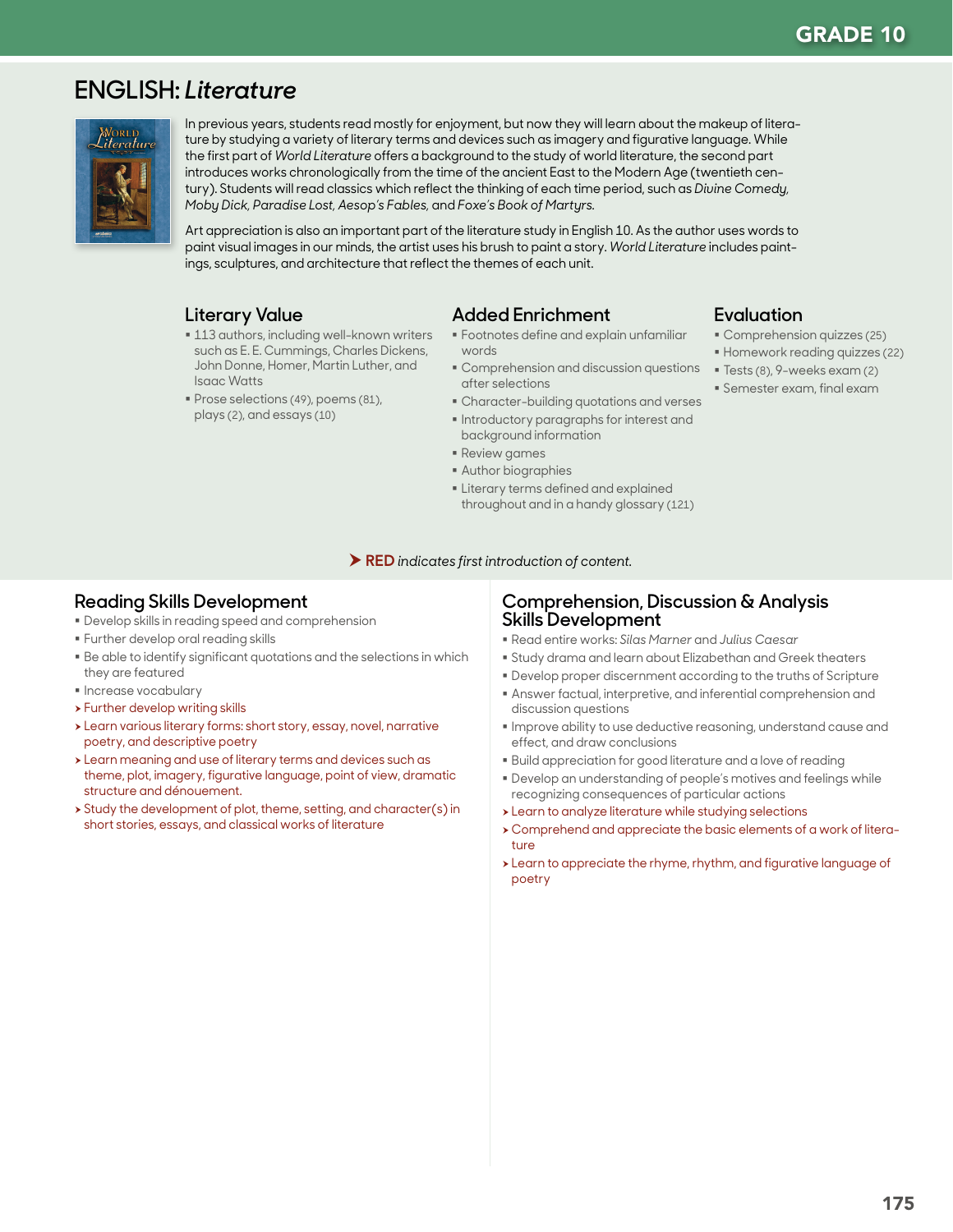# **MATHEMATICS:** *Algebra 2*



*Algebra 2*, building from a foundation of basic algebra, develops confidence in problem-solving strategies through application of in-depth algebraic skills. Students will gain thorough exposure to algebraic techniques applied in many branches of mathematics. Concepts such as matrices, linear programming, and hypothesis testing will pique student interest in mathematical application. An increased understanding of algebraic concepts will result in thorough preparation for further study in mathematics.

*Algebra 2* builds from mathematical ideas to practical problem solving with applications in business, science, sports, medicine, and statistics. Students will learn to analyze results and make informed decisions for everyday life.

For this grade level, see also *Plane Geometry* on p. 194. Also available: *Consumer Mathematics* and *Business Mathematics* on Electives pp. 225–229.

#### **Features:**

- Flexible pacing options in curriculum
- Review exercises for every section (83)
- Mid-chapter reviews (12)
- Chapter reviews (12)
- Word problem review
- Quarter reviews (2)
- Semester Review
	- **Final Review**
- 
- 
- 
- 

#### RED *indicates first introduction of content.*

## **Basic Algebra**

- Order of operations
- Algebraic properties
- Exponent properties
- Negative exponents
- Words as Algebraic Expressions
- Addition and Subtraction of Polynomials
- Multiplication and Division of Polynomials
- Special Cases of Multiplication
- Factoring Special forms
- Sum and Difference of Odd and Even Powers
- Factoring by Grouping

## **Equations and Inequalities**

- **E** Equations in one variable
- Absolute value
- Literal
- Quadratic
- **EXERG** Factor property
- Extracting the root
- Completing the square
- Quadratic formula
- Discriminant
- Rational
- Cross-multiplication
- LCD
- Radical
- **Inequalities**
- **>** Interval Notation
- $\blacksquare$  Linear
- Compound
- Absolute Value
- **Complex numbers**
- $\blacktriangleright$  Imaginary unit **>** Powers of i
- $\rightarrow$  Standard form
- $\rightarrow$  Arithmetic
- $\rightarrow$  Quadratic with complex solutions
- $\rightarrow$  Remainder Theorem
- **> Synthetic Division**

**> Rational Zero Theorem**  $\rightarrow$  Factor Theorem

- $\rightarrow$  Solving a polynomial equation
- $\rightarrow$  Equations of the quadratic form
- $\blacktriangleright$  Integer exponents
- $\rightarrow$  Rational exponents
- **> Nonlinear absolute value equations**
- $\rightarrow$  Polynomial Inequalities
- $\rightarrow$  Critical number
- $\rightarrow$  Rational inequalities

## **Functions and The Cartesian Plane**

- Two-variable linear equation
- Distance formula
- $\rightarrow$  Midpoint formula
- Slope formula
- **Intercepts**
- Graphing with slope and point
- Standard form
- Slope-intercept form
- Point-slope form
- Parallel and Perpendicular lines
- **Direct variation**
- $\triangleright$  Inverse variation
- Functions
- Vertical line test
- **Algebraic test**
- **Notation**
- **Evaluation**
- Domain
- $\rightarrow$  Range
	- $\rightarrow$  Types of functions
	- Quadratic
	- Constant
	- Absolute value
- **Evaluation:** Quizzes (50)
	- $\blacksquare$  Tests (8)

**Polynomial Equations and Inequalities**

- Quarter Exams (2)
	- Semester Exam
	- Final Exam
-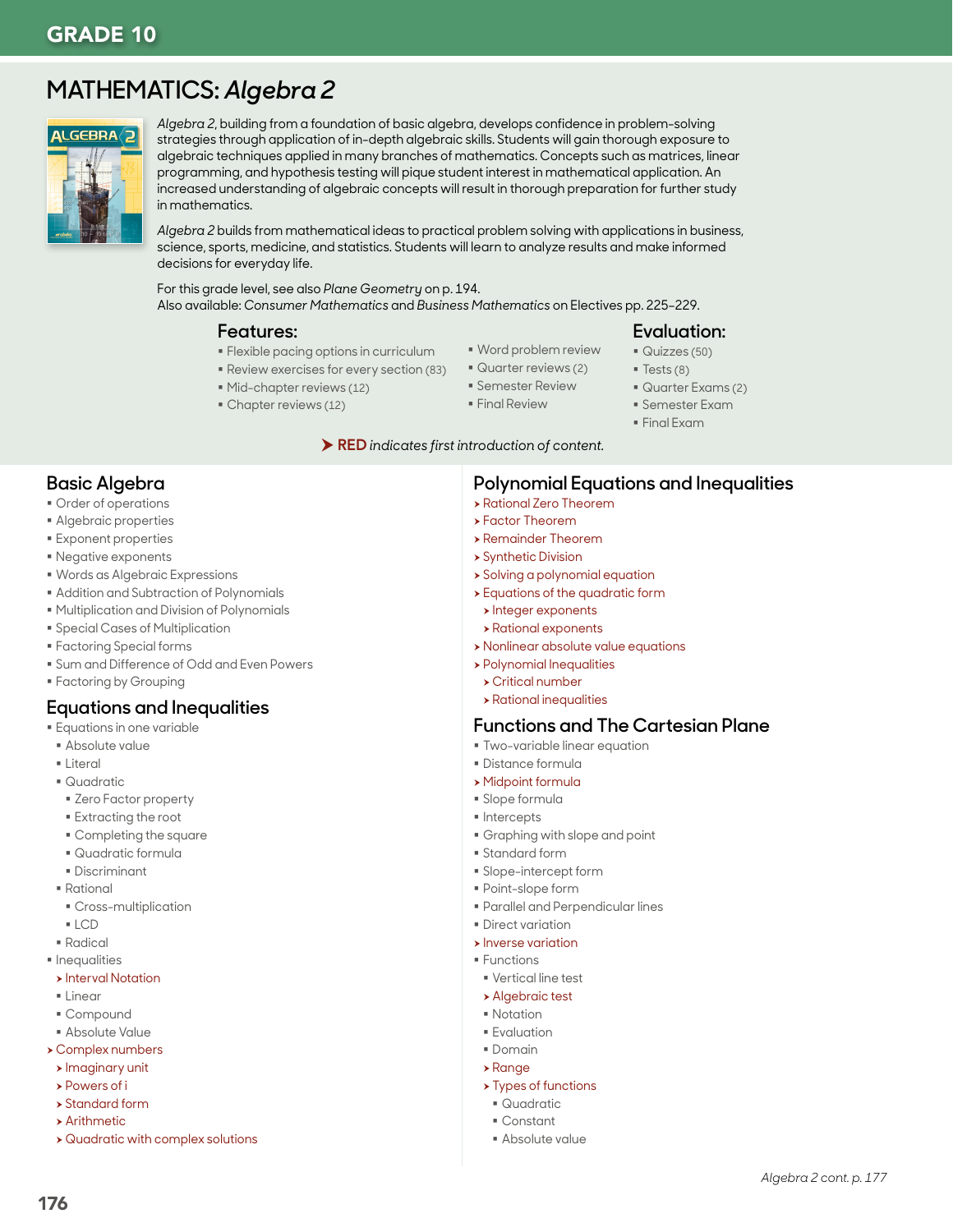177

*Algebra 2 cont. p. 178*

# **MATHEMATICS:** *Algebra 2 cont.*

## **Functions and The Cartesian Plane** *cont.*

- **Types of functions cont.**
- Radical
- Rational
- <sup>h</sup> Combin*ation of Functions*
- h *Composition of Functions*
- <sup>h</sup> *Translatio*nal Graphing
- **> Parent function**
- $\rightarrow$  Standard graphing form
- Rigid and Nonrigid Transformations
- Parabola Vertex Formula

## **System of Equations and Inequalities**

- **Intersecting, parallel, and coincident lines**
- Substitution method, Elimination method
- $\rightarrow$  Parameter
- $\rightarrow$  Three-variable linear systems
- **>** Elementary row-operations
- Two-variable inequalities
- $\rightarrow$  System of two-variable inequalities
- $\blacktriangleright$  Intersection
- h Unbounded, bounded
- $\rightarrow$  Boundary line
- $\rightarrow$  Linear programming
- **> Objective function**
- $\rightarrow$  Constraints
- $\rightarrow$  Feasible solution

### **Matrices**

- $\rightarrow$  Definition
- **>** Parts and types of matrices
- $\rightarrow$  Arithmetic with matrices
- **> Matrix multiplication**
- $\rightarrow$  Identity matrix
- $\blacktriangleright$  Inverse matrix
- **>** Elementary row operations
- $\rightarrow$  Gaussian elimination
- $\rightarrow$  Augmented matrix
- $\rightarrow$  Triangular form
- h Gauss-Jordan elimination
- $\rightarrow$  Diagonal form
- $\rightarrow$  Determinants
- h Diagonal
- $\rightarrow$  Antidiagonal
- $\triangleright$  Cramer's rule
- $\rightarrow$  Matrix inversion
- $\rightarrow$  Solving by matrix inversion
- $\rightarrow$  Adjugate matrix

## **Exponential and Logarithmic Functions**

- $\rightarrow$  Finding inverse of a function
- h One-to-one function
- **>** Horizontal line test
- $\rightarrow$  Evaluating exponential functions
- $\rightarrow$  Translational graphing of exponential functions
- $\rightarrow$  Logarithmic functions
- $\rightarrow$  Common logarithmic function
- **> Natural logarithmic function**
- h Converting between exponential and logarithmic form
- **>** Properties of logarithms
- **> Expanding logarithmic expressions**
- $\triangleright$  Condensing logarithmic expressions
- **>** Change of base formula
- $\rightarrow$  Solving exponential and logarithmic equations
- h Inverse properties, exponentiation, taking logarithm of both sides

RED *indicates first introduction of content.*

- $\rightarrow$  Application of logarithms
- > Bacteria growth, Interest formula, Newton's law of cooling, Sound level

## **Trigonometry**

- Angle properties
- Classification of angles
- Sum of angles
- Right triangle properties
- $\triangleright$  Right triangle setup
- Similar polygons
- **Trigonometric functions**
- $\rightarrow$  Trigonometric reciprocal functions
- **> Using calculator**
- $\blacktriangleright$  Inverse
- $\blacktriangleright$  Reciprocal
- $\blacktriangleright$  Radian
- $\rightarrow$  Special triangle
- $\rightarrow$  30°-60°-90° triangle
- $\blacktriangleright$  45°-45°-90° triangle
- **Angles on the Cartesian plane**
- $\rightarrow$  Reference angle
- **>** Reference triangle
- $\rightarrow$  Coterminal angles
- $\rightarrow$  ASTC
- **> Trigonometric Equations**
- $\triangleright$  Unit Circle

## **Sequences, Series, and Counting**

Mutually and non-mutually exclusive events

 $\blacksquare$  Independent and dependent events

- **Arithmetic Sequences**
- h Series
	- $\rightarrow$  Summation notation
	- h Series formulas: constant, consecutive integers, consecutive squares
- $\rightarrow$  Mathematical induction
- Geometric Sequences
- **> Converging, Diverging**
- **> Finite Geometric Series**
- **> Infinite Geometric Series**

**Probability of multiple events** 

**Frequency distribution**  Relative frequency distribution > Probability density function  $\rightarrow$  Uniform probability distribution **> Geometric probability** 

 Counting Permutation

 $\rightarrow$  Combination  $\rightarrow$  Binomial Theorem **Probability Relative frequency**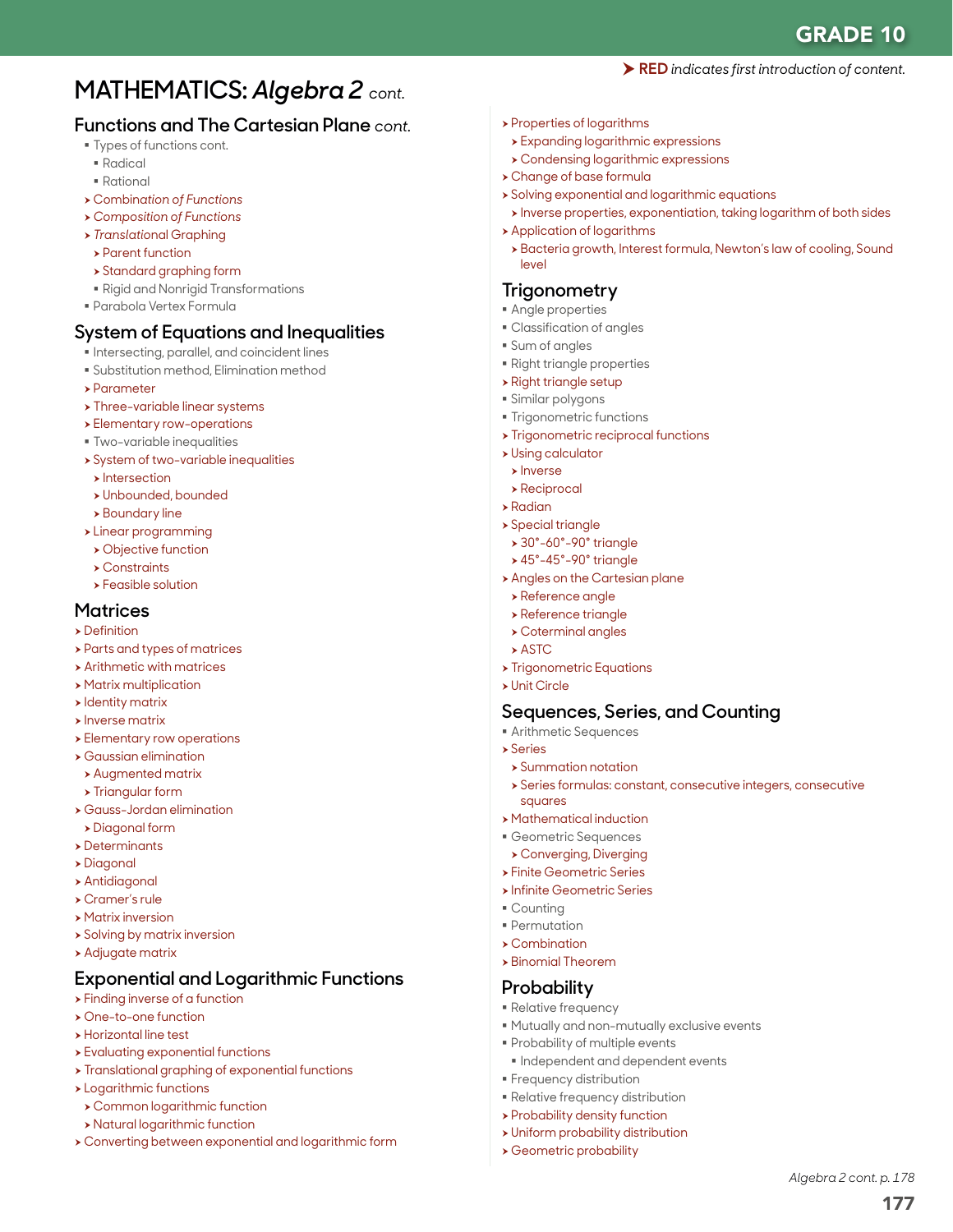# **MATHEMATICS:** *Algebra 2 cont.*

## **Statistics**

- Descriptive and inferential statistics
- Measures of center
- Mean, median, mode
- Measure of dispersion
- Range
- $\rightarrow$  Mean deviation
- $\rightarrow$  Standard deviation
- $\blacktriangleright$  Variance
- $\rightarrow$  Normal distribution
- $\rightarrow$  Standard normal distribution
- h Calculating z-score
- $\rightarrow$  Sampling Distribution
- **> Central Limit Theorem**
- **> Hypothesis Testing**

# **HISTORY & GEOGRAPHY:** *World History*



*World History and Cultures* is written and taught from the Christian perspective. Basic to this perspective is the conviction that God is the Creator of the universe and the Controller of history. Because the focal point of history is the birth of Christ, *World History and Cultures* takes the view that all history is either pointing toward the birth of Christ or looking back to it. Students study how God used events before the birth of Christ to prepare the world for His coming. Then, after His birth, they trace the impact of Christianity on the events of world history.

The Christian perspective of *World History and Cultures* helps students see the sovereign hand of God in history, as well as the consequences of man's choices. The Providence of God has guided history for His glory. Yet each person is free to choose whether to obey God and be used by Him, or to disobey and suffer the consequences. Thus world history also illustrates the truth of Proverbs 14:34: "*Righteousness exalteth a nation: but sin is a reproach to any people.*"

## **Added Enrichment**

- Special feature boxes (56):
- **Provide a framework for understanding the concepts** in history
- Explore language and writing through the ages
- Give insight to the people and events of history
- $\blacksquare$  Maps correlating to text (84)

## **Evaluation**

- Reading quizzes (30)
- **Review quizzes (40)**
- Geography map projects (8; each counts as quiz grade)
- Current events (32; each counts as quiz grade)
- Tests (8), 9-weeks exam (2)
- Semester exam, final exam

### RED *indicates first introduction of content.*

## **Foundations for Studying History**

- Creation versus evolution
- Capital punishment
- Beginning of languages, nations, and races: Nimrod and Babel

## **Asia and Africa: The Beginning of Civilization**

- Cradle of Civilization: Fertile Crescent and Mesopotamia
- (c. 2300–1800 B.C.):
- Sumer:
- Cuneiform, culture, civilization, education, architecture, trade, society, religion
- **>Mathematics, government**
- h Settlements: Eridu, Uruk, Ur

## h Golden Age of Ur, Epic of Gilgamesh

- Middle East (c. 1800 B.C.–A.D. 700s):
- Old Babylonian Empire:
- Hammurabi and the law
- h Place-value notation, Babylonian Genesis
- Hittite Empire
- Assyrian Empire: Tiglath-pileser I, Nineveh
- New Babylonian Empire: Nebuchadnezzar and Daniel
- Persian Empire: Cyrus the Great, Darius I, and Xerxes I
- **Israel: Patriarchs, Exodus, Moses, Decalogue, theocracy, David,** and Divided Kingdom
- **> Hebrew and Arabic language**
- Rise of Islam: Byzantine Empire, Constantinople, and Mohammed
- Missionary efforts: **> Ion-Keith Falconer and Samuel Zwemer**
- Other Asian cultures (c. 2000 B.C.–A.D. 1800s):
- India: Indus River, Hinduism, caste system, and Buddhism
- Ancient Chinese dynasties
- h Chinese language
- Japan: Shinto religion
- Egypt—Gift of the Nile (c. 2300 B.C.–A.D. 1700s):
- History and language: Herodotus and the Rosetta Stone
- <sup>h</sup> Religion: *Book of the Dead*
- $\rightarrow$  Thebes
- Old, Middle, and New Kingdom
- Other African cultures (c. 2300 B.C.–A.D. 1700s):
- **> Land of Phut and Cush**
- **Ethiopia:** 
	- Kingdom of Aksum and Ethiopian Orthodox Church: h Piankhi, Ebed-melech
- Early Christianity in North Africa: Simon of Cyrene, Tertullian, Clement of Alexandria, Athanasius, and Augustine
- Other empires and kingdoms:
- Ghana, Mali, Songhai, and Kongo: **> Mansa Musa and King Ewuare**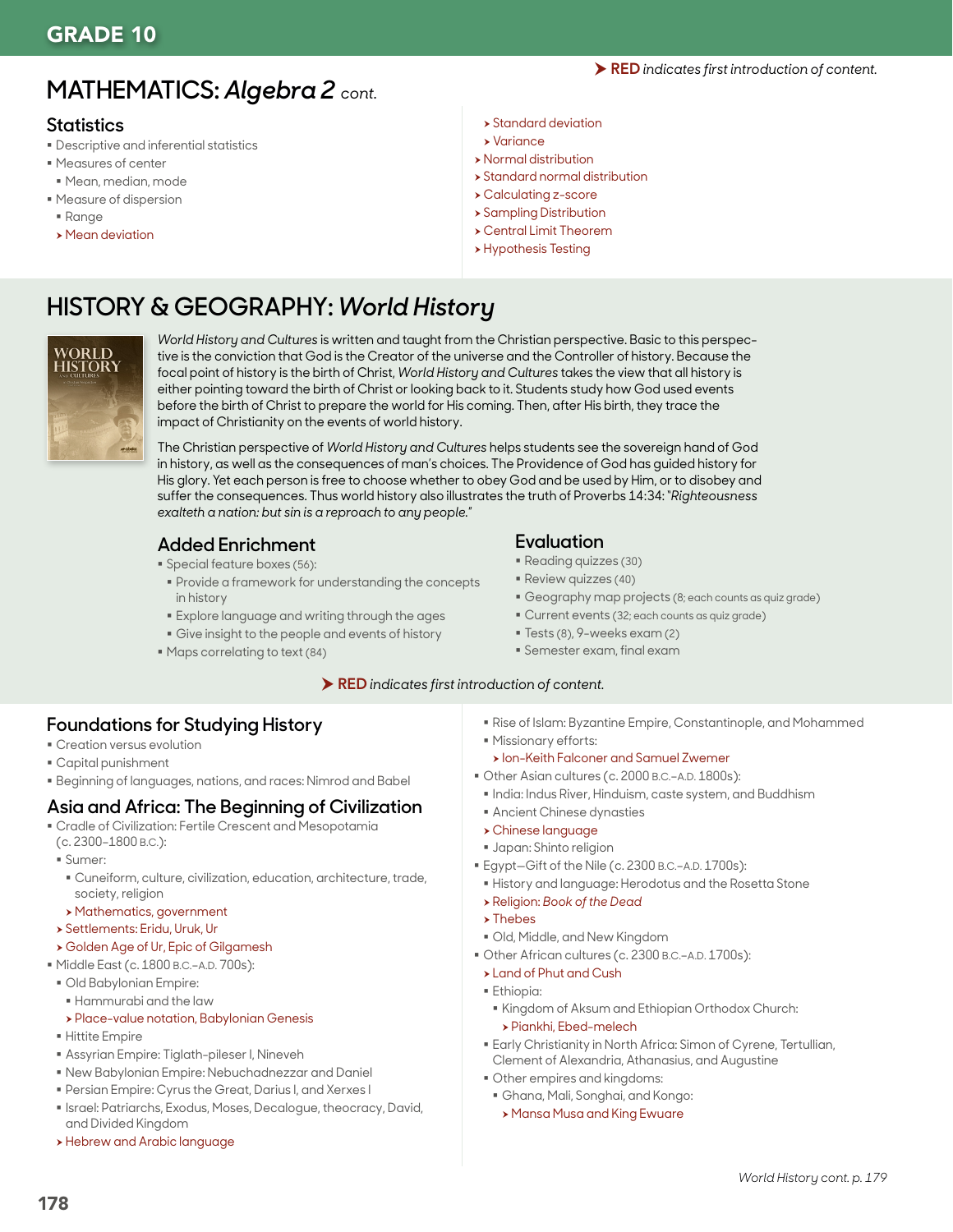# **HISTORY & GEOGRAPHY:** *World History cont.*

## **Europe: Beginnings of Western Civilization**

- Greece (c. 2000-30 B.C.):
- Minoans and Mycenaeans
- Civilization: Homer, Greek gods, city-states, Olympics
- Greco-Persian Wars:
- **> Ionian Revolt, Battle of Plataea**
- Types of government
- h Draco's Code
- h Court of Areopagus
- **> Peisistratus and Cleisthenes**
- Sparta and Athens: Peloponnesian War
- Macedonia:
- Alexander the Great
- $\rightarrow$  Battle of Ipsus
- Classical Greece:
- Writing and philosophy
- h Hellenic Age, education and architecture, art and science
- **Hellenistic Age:**
- $\rightarrow$  Stoics and Epicureans
- h Language of the New Testament: Koine Greek
- Rome (c. 753 B.C.–A.D. 476):
- Early people:
- Latins, Etruscans, Magna Graecia, Carthage, and Gauls
- $\blacktriangleright$  Italis
- **>** Society: family, religion, education, and government
- Punic Wars:
- Hannibal and Scipio
- **> Battle of Cannae**
- h Civil Wars: reforms of Gracchi
- Pax Romana
- **Emperors:**
- Claudian, Flavian, "Five Good Emperors," "Barracks Emperors," Diocletian
- h Hadrian's wall
- Christian emperor: Constantine I
- Fall of Rome:
- $\rightarrow$  Romulus Augustulus
- \* Legacy of Rome: language, literature, law
- **Early church history (A.D. 30-476):**
- **Apostolic church: the New and Old Testaments**
- **> Persecuted and imperial church**
- Byzantine Empire (c. A.D. 324-1453):
- Age of Justinian: Hagia Sophia, Justinian Code, and Theodora
- h Fall of Byzantium
- h Byzantine contributions: Eastern Orthodox, Greek liturgy, Byzantine text

## **The Middle Ages: From the Ancient to the Modern**

- Dark Ages (c. A.D. 500–1500):
- Church of Rome:
- Petrine Theory, Pope Leo I, Gregory I
- **> Patrick of Ireland**
- Doctrine of Romanism
- Other teachings: John Wycliffe, Vulgate, Peter Waldo, Council of Toulouse
- Charlemagne's empire:
- **> Division: Lothar, Charles, Louis**
- Lorraine
- Saxons
- $\rightarrow$  Salians, Hohenstaufens
- **> Investiture Controversy**
- h Decline of the papacy: Babylonian Captivity of the papacy and the Great Schism

RED *indicates first introduction of content.*

- Medieval culture (c. A.D. 500-1500):
- Feudal society and chivalry
- Crusades:
- Check and balance results
- h Bernard of Clairvaux, Frederick Barbarossa, Philip Augustus
- **> Pre-Reformation Europe**
- Universities and scholasticism:
- Thomas Aquinas and William of Ockham
- $\triangleright$  Trivium and quadrivium, scholasticism
- **Forerunners of the Reformation:**
- John Wycliffe, Roger Bacon, and John Huss
- **> Gerhard Groote and Savonarola**
- Italian Renaissance:
- Humanism
- **> Petrarch, Boccaccio, Giotto**
- Johann Gutenberg: Gutenberg Bible
- Rise of modern nations (c. 850-1300):
- Ancient Britain: Stonehenge, Celts, Angles, Saxons, Jutes, and *Beowulf*
- Alfred the Great
- Norman Conquest:
- **> Charter of Liberties and Exchequer**
- Plantagenet kings:
- h Eleanor of Aquitaine, House of Lords, and House of Commons
- Hundred Years' War, Wars of the Roses
- Feudal France:
- Hugh Capet and Estates-General
- **House of Valois**
- Spain:
- Moorish culture, the Reconquista, Spanish Inquisition
- $\rightarrow$  El Cid, Antonio de Nebrija
- Portugal:
- **Prince Henry**

**Martin Luther:** 

Switzerland:

h Katharina von Bora

h Guillaume Farel

**Augsburg Confession**  Counter-Reformation: **The Inquisition, Loyola** > The Index, Council of Trent

- **Alfonso Henriques**
- $\rightarrow$  Age of Exploration
- Native civilizations: Arawaks, Mayas, Incas, and Aztecs
- France: Northwest Passage

## **The Reformation Era: The Modern Age Begins**

Protestant Reformation (c. 1517–1600):

Post-Reformation Europe (c. 1517–1650):

Renaissance in Germany, England, and France:

Charles V, Edict of Worms, popular education

h Johann Reuchlin, Philipp Melanchthon, John Colet, Thomas Moore

Ulrich Zwingli, John Calvin, Conrad Grebel, Anabaptists

179

*World History cont. p. 180*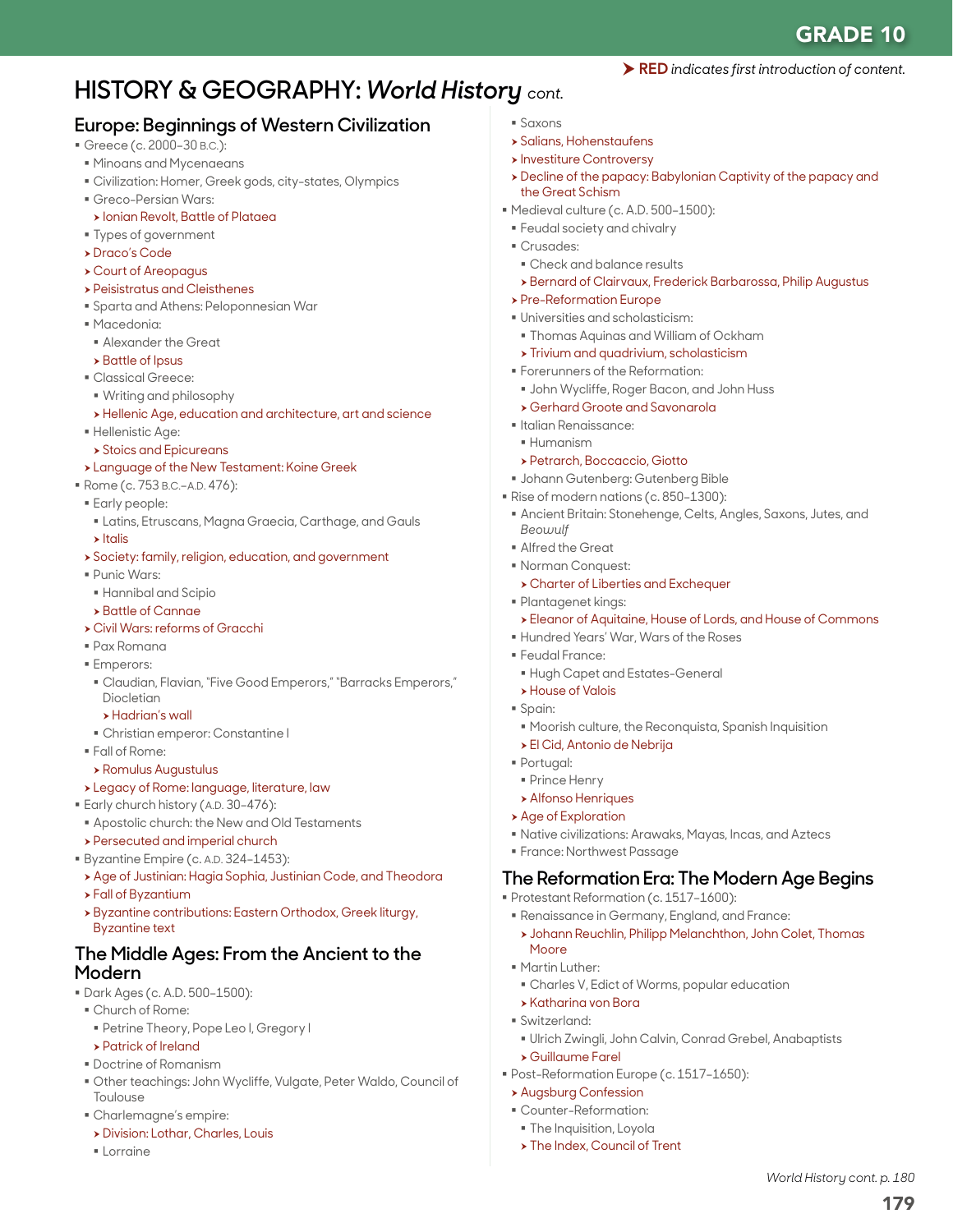#### RED *indicates first introduction of content.*

# **HISTORY & GEOGRAPHY:** *World History cont.*

### **The Reformation Era: The Modern Age Begins** *cont.*

- Reformation in the Netherlands: Council of Blood and William the Silent
- English Reformation:
- Tudor rulers, Spanish Armada
- **Act of Supremacy, Lady Jane Grey**
- Scottish Reformation: Mary Stuart vs. John Knox
- Reformation in France: Huguenots and St. Bartholomew's Day
- Massacre
- Thirty Years' War:
- Peace of Westphalia
- **> Count of Tilly, Albrecht Wallenstein**
- h Battle of Lützen, results of Thirty Years' War
- Post-Reformation science and culture (c. 1517–1800):
- Founders and progress of modern science
- **Classics: music and art**

### **The Age of Ideas: Revolution, Revival, and Reform**

- France—road to revolution (c. 1640–1815):
- Age of Absolutism: War of the Spanish Succession
- Enlightenment:
- $\triangleright$  Diderot
- h Reasons for the revolution: religious, economic, and social turmoil
- **French Revolution**
- Reign of Terror:
- Atheism, deism
- $\triangleright$  Directory
- Tyranny of Napoleon: Continental System, Battles of Leipzig and Waterloo
- England and America: quest for freedom (c. 1600–1800):
- James I: Puritans, Separatists, KJV, Jamestown, and Plymouth
- h National Covenant, Long Parliament, Grand Remonstrance
- English Civil War:
- **Oliver Cromwell**
- h Rump Parliament, Battle of Marston Moor, Battle of Naseby, Treaty of Dover
- Glorious Revolution
- Pietism in Germany:
- Philipp Spener
- **> Count von Zinzendorf**
- Great Awakening in America: Jonathan Edwards and George **Whitefield**
- **> Age of Reason: John Locke and David Hume**
- Wesleyan Revival: John and Charles Wesley
- Rise of modern missions:
- William Carey and Adoniram Judson
- h John Howard
- French and Indian War
- American War for Independence
- Age of Industry (c. 1760–1900):
- Protestant work ethic
- Agricultural advancements: better use of land and tools
- $\blacksquare$  Industrial Revolution: Enclosure Movement and domestic and factory system
- Transportation and communications:
- h Guglielmo Marconi

180

h Science: Dalton, Faraday, Kelvin, Maxwell, Curie, Jenner

- United States' rise to power: capitalism and the Spanish-American War
- Blessings of capitalism: John D. Rockefeller, Andrew Carnegie, J. P. Morgan, philanthropy, and Adam Smith
- Victorian Era: England's Age of Progress (1837–1901):
- Great English statesmen: William Pitt the Younger and Sir Robert Peel
- Victorian England: William Gladstone and Benjamin Disraeli
- China and Japan missions:
- **> Treaty of Amity and Commerce, Neesima**
- Christianity and charity
- $\rightarrow$  British imperialism:
	- Crimean War and British North America Act
- $\blacksquare$  India: Sepoy Rebellion, William Carey and Amy Carmichael
- Victorian Era: England's Age of Progress (1837–1901) cont.:
- Africa:
	- David Livingstone, Robert Moffat, and Samuel Adjai Crowther
- $\blacktriangleright$  Khama
- South Africa:
	- Afrikaners and Boer War
	- h Cecil Rhodes, Paul Kruger, Louis Botha
- h Beginning of Britain's decline: Charles Darwin, Thomas Henry Huxley, Christian Socialists, Fabian Society, utilitarians, and modernism
- Unbelief and revolution in 19th-century Europe (c. 1800–1900):
- h German philosophy and liberal Christianity: romanticism, idealism, relativism, dialectic thinking, "Higher Criticism," modernists, and Darwinism
- Age of Metternich
- Revolutions of the 1830s: France, Belgium, and Central Europe
- Revolutions of 1848: Louis Napoleon, Austria, and German states
- Franco-Prussian War:
- Otto von Bismarck and Wilhelm II
- $\triangleright$  Third French Republic
- $\rightarrow$  Rise of modern socialism

## **Twentieth Century: A World at War**

- World War I (1914–1918):
- Road to war: spiritual decay
- Fronts:
- Eastern, western, Balkans, and Italian
- h Pétain, von Ludendorff
- **Bolshevik Revolution**
- American involvement:
- *Lusitania* and the Zimmermann Note
- $\rightarrow$  Weimar Republic
- **> Providence of God in History**
- Aftermath of war: Wilson's Fourteen Points, Treaty of Versailles, and League of Nations
- Rise of Communism (1848–1939):
- Roots of Communism: Karl Marx, dialectical materialism, bourgeoisie, proletariat, Frederich Engels, *Communist Manifesto, Das Kapital*

*World History cont. p. 181*

- Early Russian history of the czars
- Bolshevik Revolution: Vladimir Lenin, Leon Trotsky, Red Guards, Cheka
- **ELENIN's Russia:**

h Central Committee

h *Why Communism Kills*

Third International, new economic policy, USSR

Stalin's Russia: Five-Year Plan, collectivization, genocide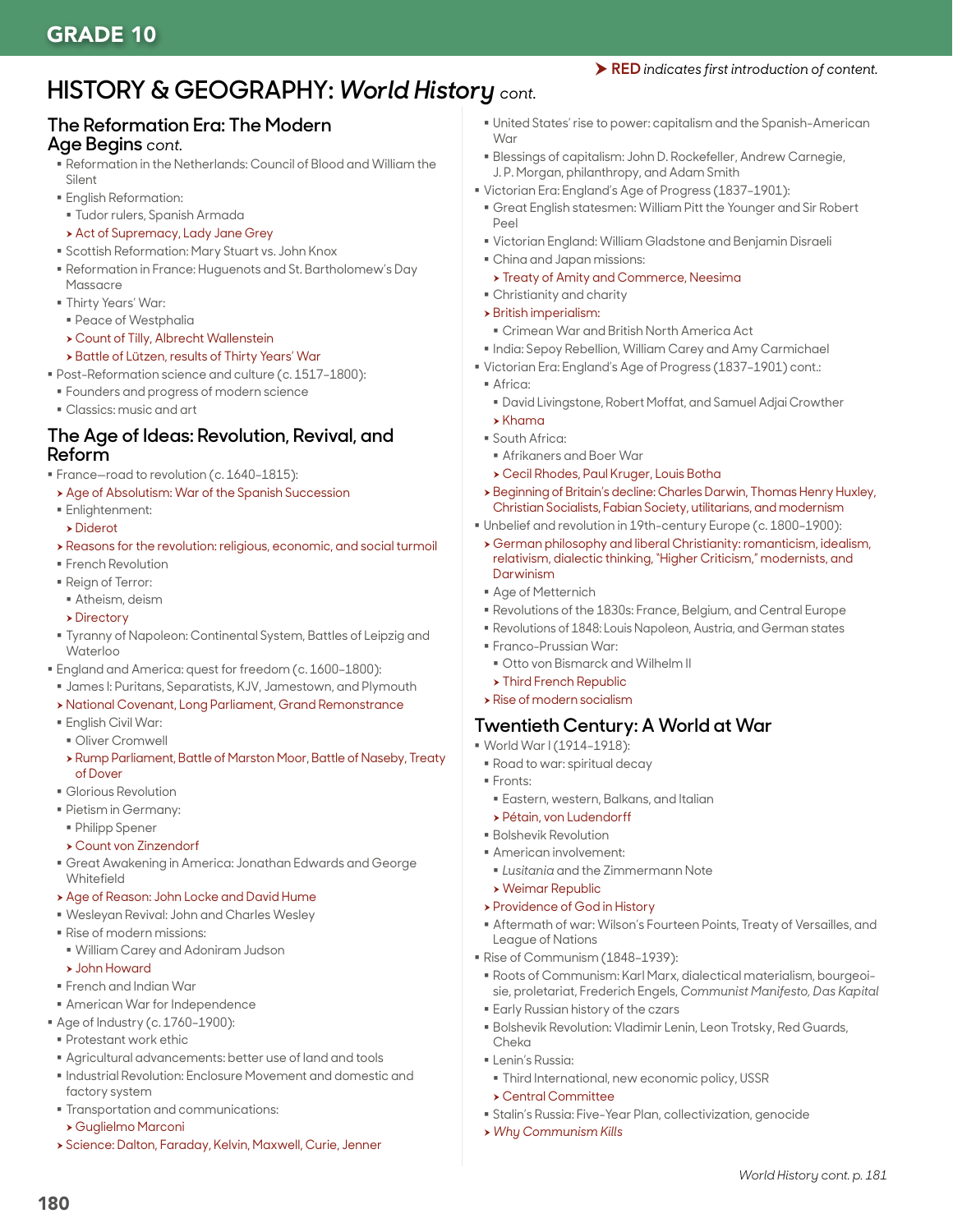181

#### RED *indicates first introduction of content.*

# **HISTORY & GEOGRAPHY:** *World History cont.*

### **Twentieth Century: A World at War** *cont.*

- > Twentieth-century liberalism (c. 1900-1940):
- **>** Defining liberalism and conservatism
- $\rightarrow$  Liberal pseudo-sciences and philosophies
- $\rightarrow$  Liberalism in education versus traditional education
- h Religious liberalism: modernism, social gospel, and
- ecumenism
- $\rightarrow$  Christian witness
- $\triangleright$  Liberalism and conservatism in the arts
- **Prosperity of the Twenties: Paris Peace Pact**
- Great Depression: easy credit, risky investment, and government involvement
- World War II (1939–1945):
- **Indeplogies and dictatorships**
- Aggressors on the march:
- > Munich Pact, Siegfried and Maginot Lines
- European Theater:
- Battle of Britain, Winston Churchill, and Erwin Rommel
- **>** Invasion of Scandinavia
- **Invasion of Russia**
- American involvement:
- Neutrality Act, Lend-Lease Act, Pearl Harbor, and D-Day
- **> Panay Incident**
- European Theater: Operation Torch, Italian Campaign
- Key battles in the Pacific Theater:
- Bataan Death March, Doolittle's raid, Midway, Coral Sea, Guam, Saipan, Iwo Jima, Okinawa, and kamikazes
- h Battle of the Java Sea, Guadalcanal, the Aleutians, the Gilberts, the Marianas
- Manhattan Project:
- h Fermi, Teller, Oppenheimer
- Holocaust
- $\rightarrow$  Aftermath: wartime conferences
- Cold War Era (c. 1945–1989):
- h Forming, framework, and failure of the UN
- Communist subversion: Rosenbergs, Klaus Fuchs, and Joseph P. McCarthy
- Response of the West:
- Truman Doctrine, containment, Marshall Plan, and NATO
- **> Warsaw Pact**
- Fall of Nationalist China: Chiang Kai-shek, George C. Marshall, and Taiwan
- Communist China:
- Mao Tse-tung, cultural revolution, Red Guards **> Five-Year Plan**
- Korean War
- 
- MacArthur vs. containment
- $\blacktriangleright$  Inchon
- $\blacksquare$  International changes:
- Communist Cuba
- **> South America: Isabel Perón and Salvador Allende**
- $\Delta$ cia:
- h Conflicts in Israel, Lebanon, Iran, and Iraq
- Conflict in India
- Africa
- Vietnam War:
- h Ngo Dinh Diem
- **> Nuclear freeze movement**
- Space Age
- Rise of conservatism in the West
- Margaret Thatcher, Ronald Reagan, Falkland Islands, Reagan Doctrine, SDI:
- h KAL 007, Chernobyl
- Changes in Eastern Europe: perestroika, glasnost, Berlin Wall falls, Poland, Hungary
- Tiananmen Square Massacre
- Rise of globalism (c. 1990s-present):
- Persian Gulf War
- Rise of Islamic terrorism: 9/11 attacks and Bush Doctrine
- h Pakistan and Kashmir
- Changes in Western Europe:
- Gordon Brown, Jacques Chirac, Angela Merkel
- **Maastricht Treaty**
- Eastern Europe: Bosnia, Slobodan Milosevic, Kosovo, Dayton Peace Accords
- Russia after the Cold War:
- Boris Yeltsin, Dmitri Medvedev
- $\rightarrow$  Chechnya
- h North Korea: Kim Jong Un
- New leaders in African nations
- Cuba and Raul Castro
- **> South America: Daniel Ortega**
- h Canada: Pierre Trudeau, Kim Campbell
- **> United States: GATT**
- Asia and the Pacific:
- Japan
- **> Taiwan and Lee Teng-hui**
- **>** South Korea and Kim Young Sam
- **Southeast Asia**
- Israel and the PLO:
- Road map for peace
- **> Operation Defensive Shield**
- **h** Intelligent Design
- **Bioethics**
- Environmentalism and globalism

## **Geography**

Geography projects (8) featuring maps, both physical and political:

Learn to pray for our nation and for government officials

- The World
- **The Middle Fast**
- $A$ sia
- Africa
- Europe
- North America
- South America

**Prayer Time**

Australia and New Zealand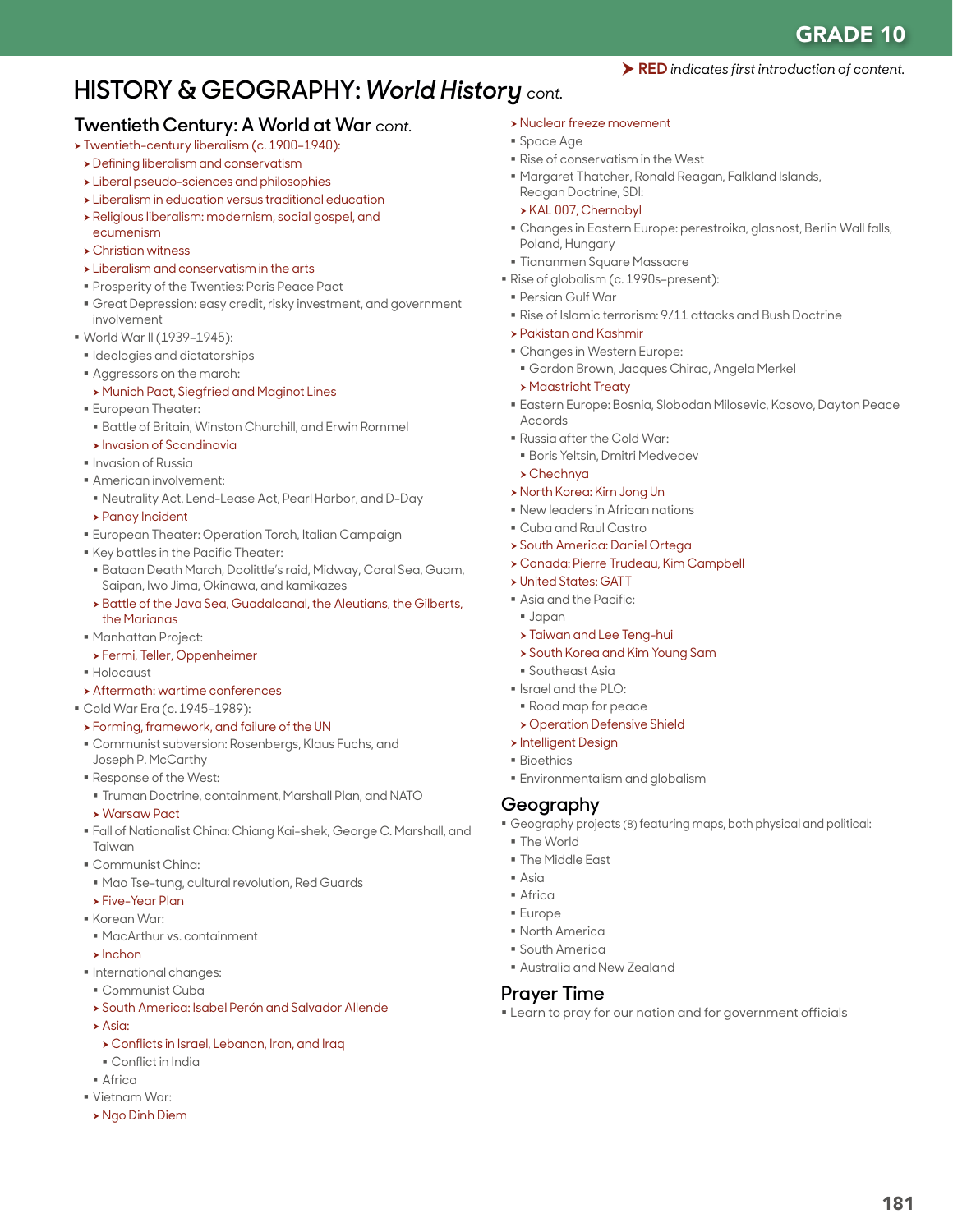# **SCIENCE:** *Biology*



*Biology: God's Living Creation* deals with one of the most fascinating subjects known to man. Students begin with a combination of field, text, and lab work to take a closer look at plants. They will use the microscope and dissections as they study the Creator's provision for plants and animals. A detailed study of the anatomy and physiology of the human body will lead students to understand that they are "fearfully and wonderfully made."

Students will look deeper into the micro-cosmos as they learn some of man's latest discoveries about the most complicated structure in all of creation: the living cell. They will see the intricate detail that God has built into living things and His master plan for transmitting information within an organism and from one generation of organisms to the next. Students will also understand just how far man still has to go to gain a complete understanding of God's living creation.

### **Added Enrichment**

- Feature articles with information about God's design, provision, and the wonders of His creation (72)
- Laboratory exercises (25); field-study projects (3)
- Application and Critical Thinking questions for every chapter

## **Evaluation**

- Reading quizzes (16)
- Review quizzes (37)
- **STEM project (counts as 6 quiz grades and 1 test grade)**
- Tests (8), Quarter Exam (2)
- Semester Exam, Final Exam

#### RED *indicates first introduction of content.*

## **Botany**

- Angiosperms:
- **Introduction to biology: definition and major fields of study**
- Parts of a green plant: flowers, leaves, stems, roots
- Nitrogen cycle
- Families of angiosperms:
- Composite, mint, parsley, rose, pea, lily
- > Mustard, nightshade, cashew
- Monocots and dicots:
- Types of angiosperms: characteristics of monocots and dicots
- Grasses:
- Cereal crops
- **> Turf grasses, other grasses**
- Broadleaf trees:
- Observing trees, characteristics of trees
- h Guide to familiar American broadleaf trees by groups—bark, leaves, fruits, and crown shapes are pictured and explained
- **Leaves:**
- **>** Systems and organs in plants
- External structure of leaves:
- **Leaf shapes**
- Parts of a leaf:
- $\rightarrow$  Stipule
- Simple and compound leaves
- Arrangement of leaves on stems:
- Nodes, opposite, alternate, whorled, and rosette
- Phototropism
- > Three types of plant tissues: structural, vascular, and meristematic
- Structure of leaves:
- $\rightarrow$  Epidermis, mesophyll
- Veins, parts of plant cells
- Photosynthesis:
	- **> Thylakoids, light and dark reactions**
- **Products of photosynthesis**
- > Factors that influence photosynthesis
- Fall coloration of leaves and special leaves:
- Leaf pigments, abscission layer
- h Cellulase
- **> Water pressure and wilting**
- Flowers, fruits, and seeds:
- **Flower parts:**
- Sepals, petals, stamen, pistil
- $\rightarrow$  Complete and incomplete flowers
- h Monoecious vs. dioecious
- **>** Factors affecting flowering: photoperiodism
- Development of fruits and seeds: pollination, fertilization
- Formation, types, and function of fruits:
- **> Simple, aggregate, and multiple fruits**
- Seed dispersal
- Structure of seeds: parts of the embryo, germination
- Stems and roots:
- External structure of woody stems:
- Buds, scales, bud-scale scars, growth
- $\rightarrow$  Bundle scars
- $\blacksquare$  Internal structure of woody stems:
- Bark, pith
- Wood:
- Heartwood, sapwood, annual rings
- $\blacktriangleright$  Tracheids
- **>** Herbaceous stems: dicots and monocots
- Vegetative reproduction:
- h Asexual reproduction, cutting, layering, grafting, budding, culturing
- Special stems: bulbs, corms, rhizomes, stolons, tendrils, tubers, thorns
- $\rightarrow$  Plant hormones
- Root systems:
- Taproots, fibrous roots
- **Structure:** 
	- Root hairs, root cortex
- **>** Epidermis, central vascular cylinder
- Primary and secondary growth
- Root's absorption and transportation of water:
- Diffusion, osmosis, capillarity
- $\rightarrow$  Sap stream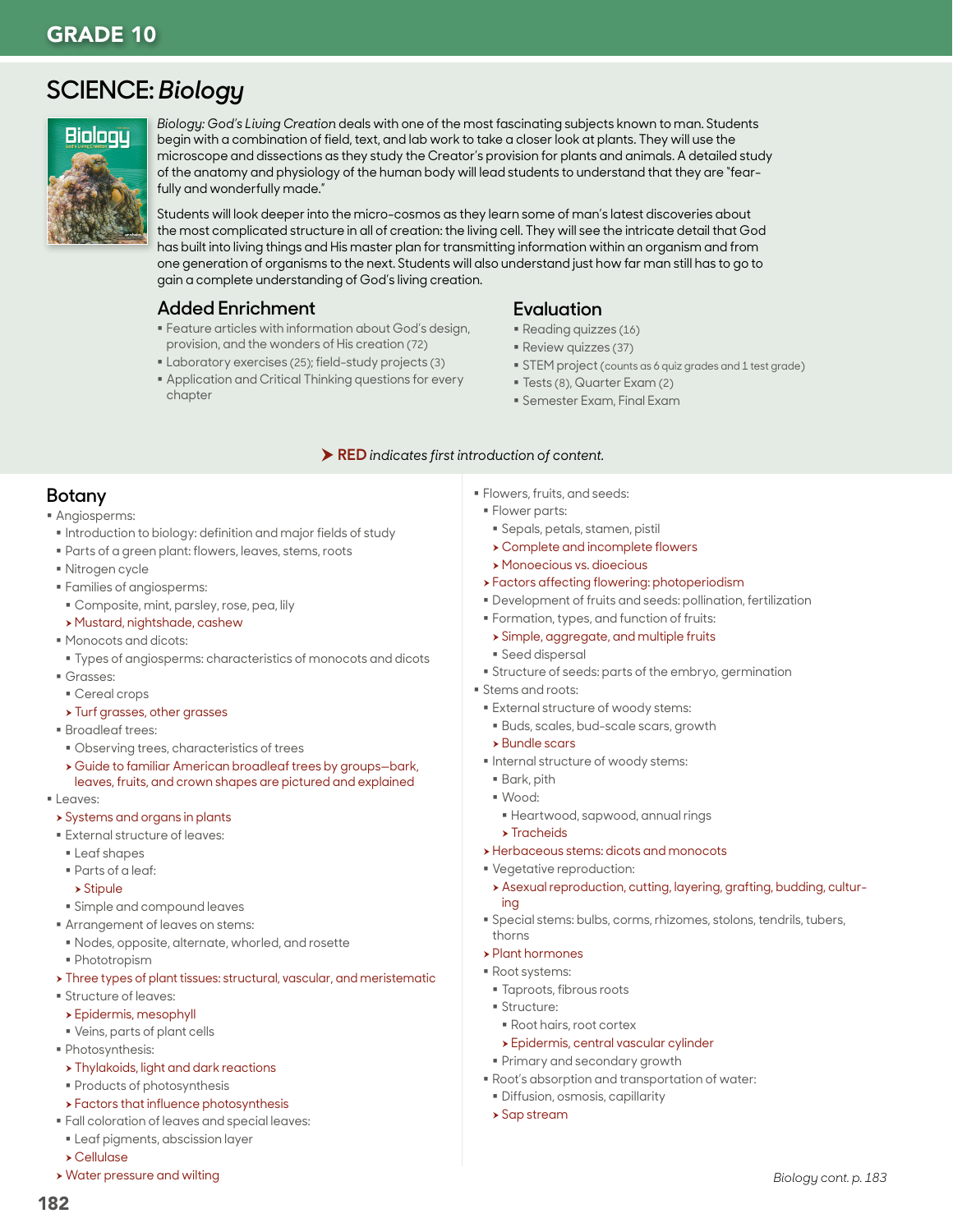RED *indicates first introduction of content.*

183

*Biology cont. p. 184*

# **SCIENCE:** *Biology cont.*

### **Botany** *cont.*

- Variety in the world of plants:
- Classification:
	- Linnaeus, John Ray
- Kingdom, phylum, class, order, family, genus, species, scientific name
- h Domains, phylogeny
- Conifers and other gymnosperms:
- Characteristics and reproduction of conifers, cycads, and ginkgo trees
- $\rightarrow$  Gnetophytes
- Ferns, club mosses, and horsetails:
- Spores
- h Structures and life cycle of ferns; alternation of generations
- Club mosses, horsetails
- $\blacktriangleright$  Lycopodium
- Mosses and liverworts:
- **Structures of moss**
- $\rightarrow$  Uses, types and life cycle of mosses
- Liverwort characteristics
- Algae:
- Characteristics
- Green algae:
- $\rightarrow$  Desmids
- Brown algae:
- h Gulfweed
- Yellow, red, and blue-green algae
- $\rightarrow$  Dinoflagellates
- $\rightarrow$  Eutrophication
- Fungi:
- · Importance
- Club fungi:
- $\rightarrow$  Rust life cycle
- Molds:
- $\rightarrow$  Parasitic molds
- Sac fungi
- $\rightarrow$  Slime molds
- Lichens

## **Human Anatomy & Physiology**

Fearfully and wonderfully made:

- Wonders of the human body: the crown of God's creation
- $\blacksquare$  Introduction to body cavities:
- $\triangleright$  Cranial, spinal
- Thoracic, abdominal
- Body systems: introduction to eleven systems
- **>Homeostasis and feedback mechanisms**
- Tissues:
- **Four main types**
- **Tissue fluids**
- **> Membranes: four main types**
- Cells
- $\blacktriangleright$  Matrix
- Vestigial organs: brief discussion
- Bones and muscles:
- **>** Detailed discussion of axial skeleton
- **>** Detailed discussion of appendicular skeleton
- Bones:
- Classification
- Structure:
	- > Diaphysis, epiphysis, medullary cavity
- $\triangleright$  Tissues
- Bone growth and development:
- $\rightarrow$  Maintenance
- Nutrition
- Exercise:
- $\triangleright$  Wolff's law
- $\rightarrow$  Construction
- **Fracture and repair** Joints:
- $\triangleright$  Synovial fluid
- Ligaments, types of joints, problems with joints
- **Muscles:**
- Types
- h Specific muscles for moving different parts of the body
- Structure of skeletal muscles:
- h Fascia, tendons, fibers, and neuromuscular junction; muscle control
- Muscles and exercise: hypertrophy, atrophy, red and white fibers
- **The nervous system:**
- Divisions of the nervous system:
- Central nervous system:
- h Glial cells, gray and white matter, myelin, ganglia, plexus, poliomyelitis
- Peripheral nervous system:
- $\triangleright$  Mixed nerves
- Autonomic nervous system
- h Nerves: median nerve, Schwann cells, multiple sclerosis
- **How neurons work:**
- $\rightarrow$  Action potential
- Synapse, neurotransmitter
- $\blacktriangleright$  Inhibitors
- Parkinson's disease
- Reflex action:
- $\rightarrow$  Reflex arc
- Parts of the brain:
- Cerebrum:
- Hemispheres
- $\rightarrow$  Corpus callosum
- Cerebral cortex, lobes, cerebral palsy

Brain stem: medulla oblongata, pons, midbrain, reticular forma-

- Cerebellum:
	- **Location**
- $\rightarrow$  Structure

**Limbic system:** 

 $\triangleright$  REM sleep

 $\rightarrow$  Neuritis

tion

**Function, purpose** 

 Thalamus, hypothalamus h Hippocampus, amygdala The mind and the brain:  $\rightarrow$  Behaviorism Neurological health:

Caring for the nervous system:

**Importance of avoiding alcohol:**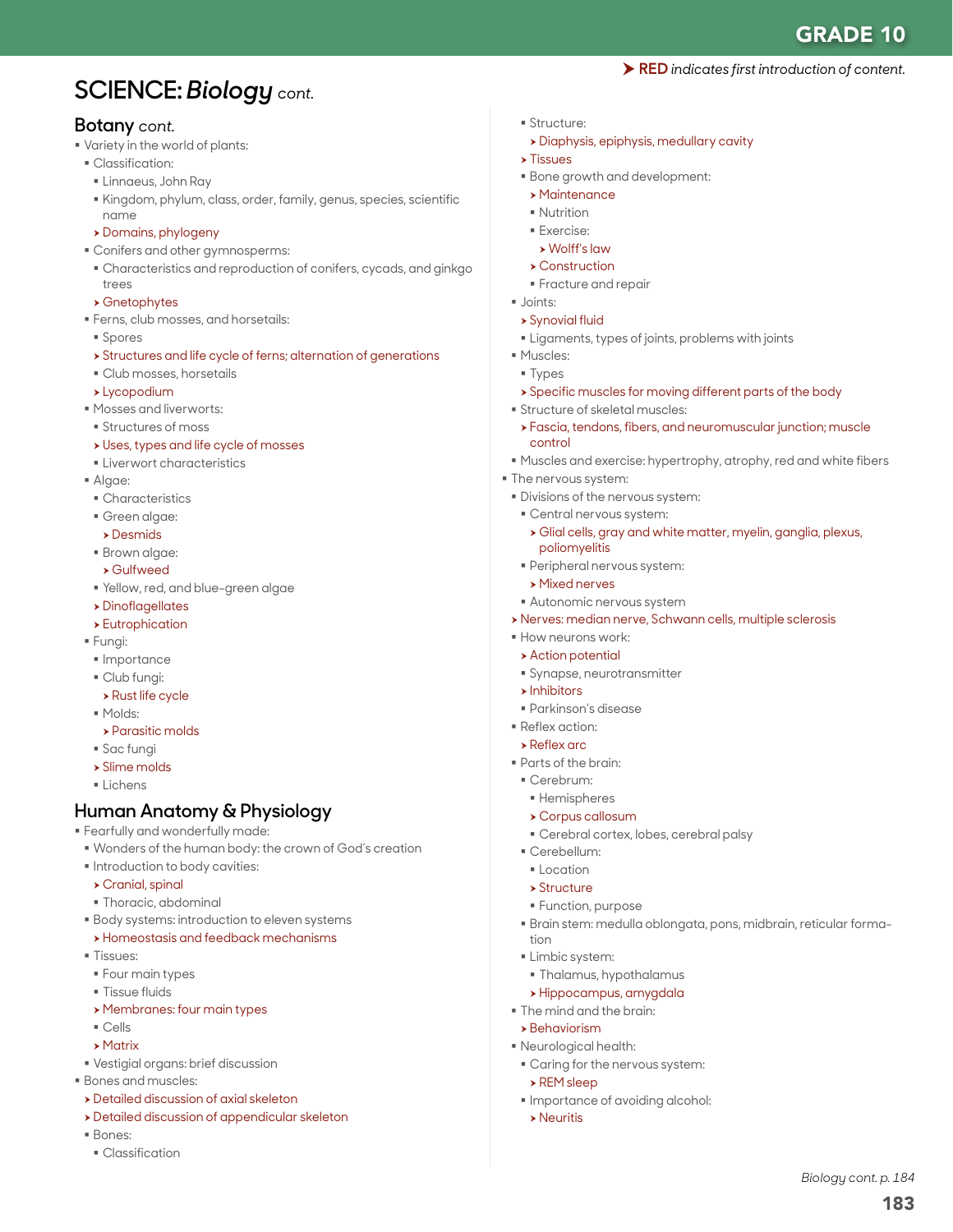# **SCIENCE:** *Biology cont.*

## **Human Anatomy & Physiology** *cont.*

- $\blacksquare$  Injuries to the nervous system:
	- $\rightarrow$  Sciatica
	- Stroke, concussion, amnesia, coma
- Neurological diseases:
- Tetanus, Alzheimer's disease, epilepsy
- Dementia:
- > Acute confusion, senile dementia
- Arteriosclerotic dementia
- Senses:
- **>** Somatic vs. special senses
- Skin sensations
- Chemical senses (taste and smell):
- $\rightarrow$  Taste bud structure
- $\triangleright$  Primary odors
- **Hearing:**
- h Malleus, incus, stapes
- $\rightarrow$  Tinnitus
- Vision:
- Protection of the eye: socket, eyelid, lacrimal glands
- $\rightarrow$  Eye movement
- Eye structure and function:
- Sclera
- Uvea:
- $\triangleright$  Choroid, ciliary body
- Iris, pupil
- Retina:
- $\rightarrow$  Foved
- h Structure and function of rod and cone cells; rhodopsin; color vision, persistence of vision
- $\rightarrow$  Blind spot
- **> Aqueous humor, vitreous humor**
- **Lens**
- Defective vision:
- Nearsightedness, farsightedness, astigmatism, night blindness
- h Presbyopia, colorblindness

#### $\blacktriangleright$  Glaucoma

- Nutrition and digestion:
- Nutrients and energy:
	- Calories, metabolism
	- $\rightarrow$  Obesity
	- Macronutrients
	- Carbohydrates, proteins, lipids
	- **Micronutrients**
	- Vitamins, minerals and water:
		- Coenzymes
	- Edema
- **Beginning of the digestive system:**
- Alimentary canal, digestion, enzymes, glands
- Oral cavity:

184

- $\rightarrow$  Palate, bolus, papillae
- $\rightarrow$  Wisdom tooth, impacted, mastication
- Esophagus: peristalsis, epiglottis
- **Stomach and intestines:**
- Stomach structure and function:
- $\rightarrow$  Hunger contractions
- Gastric juice, hydrochloric acid, chyme
- $\triangleright$  Intrinsic factor
- **> Cardiac and pyloric sphincters**
- $\blacksquare$  The liver and pancreas in digestion:
- Bile, gallbladder
- $\rightarrow$  Bile salts, emulsification, common bile duct
- Pancreatic juice
- $\rightarrow$  Sodium bicarbonate production by the pancreas

RED *indicates first introduction of content.*

- Small intestine:
- Primary organ of digestion and absorption
- **Divisions of the small intestine**
- $\sqrt{\frac{1}{2}}$
- h Microvilli, lacteal
- **Insulin, glucagon**
- h Urea
- Large intestine: function and structure
- $\triangleright$  Divisions of the large intestine
- Gastrointestinal disorders:
- Food poisoning
- $\rightarrow$  Dyspepsia
- Ulcers, effects of alcohol
- $\rightarrow$  Constipation, diarrhea
- Dysentery, colon cancer
- Circulation and respiration:
- Blood: cardiovascular system, arteries, veins, capillaries
- Composition of blood:
- Plasma, red blood cells, white blood cells, platelets:
- $\rightarrow$  Plasma proteins, circulatory shock
- $\rightarrow$  Red blood cell production, leukemia
- h Blood types: antigens, ABO blood group, universal donors and recipients, Rh blood group
- Design of the heart:
- **Structure:**
- **>Layers, valves, and skeleton**
- Blood flow:
- **Through the heart**
- $\triangleright$  To the heart
- h Detailed structure and function of cardiac muscle, electrical system, heart beats

*Biology cont. p. 185*

- $\rightarrow$  Types, symptoms, and treatment of heart failure
- Circulation of blood:
- Arteries, veins, and capillaries:
- h Structure of blood vessels
- Atherosclerosis

 Pulmonary circulation Blood pressure and pulse

 Organs of respiration:  $\rightarrow$  Nasal meatuses **Throat structures** Trachea, bronchi

 Pleural membrane:  $\rho$  Pleurisy Diaphragm

**Lungs:** 

 $\rightarrow$  Branches of systemic circulation

 Cardiovascular health: leading cause of death Anatomy and function of respiratory system:  $\rightarrow$  Types of respiration: external, internal, and cellular

Bronchitis, pneumonia, bronchial asthma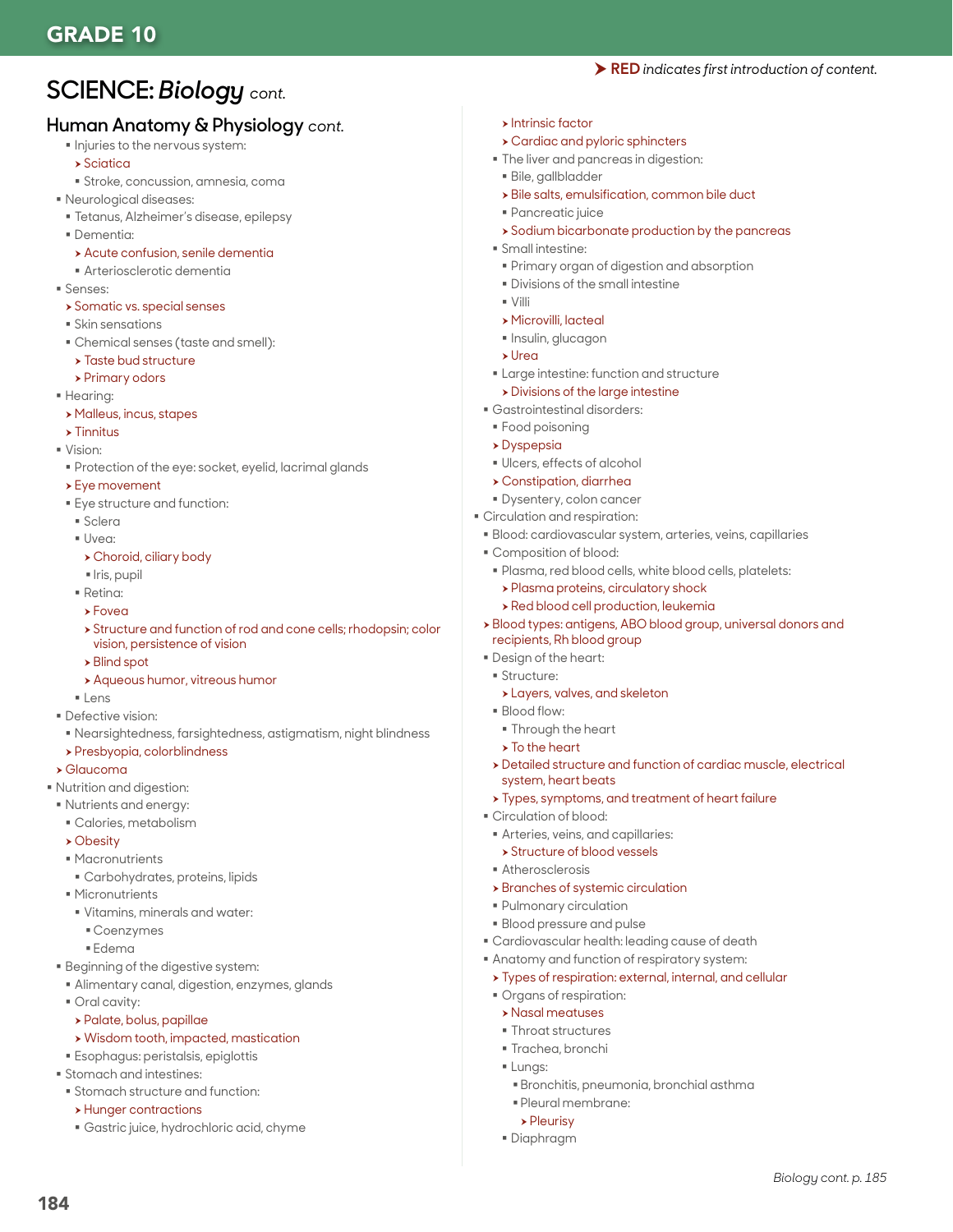RED *indicates first introduction of content.*

# **SCIENCE:** *Biology cont.*

## **Human Anatomy & Physiology** *cont.*

- The breathing process:
- $\rightarrow$  Role of intercostal muscles
- $\rightarrow$  Control by the medulla oblongata
- Lung capacity:
- Vital capacity
- $\rightarrow$  Tidal volume
- Respiratory diseases:
	- Common cold, influenza, tuberculosis, emphysema, lung cancer
- $\rightarrow$  Cystic fibrosis
- $\blacksquare$  Integumentary, excretory, endocrine, and reproductive systems:
- $\rightarrow$  Introduction: body's design for maintaining homeostasis
- **Integumentary system:**
- Purpose
- **Structure:**
- $\triangleright$  Psoriasis, keratin in skin, skin pigments
- Tanning, sunburn
- $\rightarrow$  Hair structure
- Sebaceous glands
- **>** Details of sweat glands
- **Excretory system:**
- Kidneys:
- h Function, regulation, structures, failure, dialysis
- **Endocrine system:**
- **>** Endocrine vs. exocrine glands
- Hormones:
- **h** Hormone receptors
- Pituitary gland:
- Hypothalmus, somatotropin
- h Disorders: pituitary gigantism, pituitary dwarfism, acromegaly
- $\rightarrow$  Gonadotropins
- Thyroid and parathyroid glands:
- **Thyroxine**
- **Thyroid disorders:** 
	- h Cretinism, hypothyroidism, hyperthyroidism
- Simple goiter
- Pancreas (endocrine function): islets of Langerhans, insulin, glucagon, diabetes mellitus
- Adrenal glands: epinephrine, steroid hormones, cortisol, aldosterone
- Pineal gland: melatonin
- **Reproductive system**
- $\rightarrow$  Gametes
- Gonads:
- Endocrine function: adolescence, puberty, secondary sex characteristics
- $\rightarrow$  Major organs
- Prenatal development
- h Gestation, trimesters, primary germ layers, chorion, digestive tube, neural plate, labor
- Sexual morality
- Disease and the body's immune system:
- $\blacksquare$  Introduction: disease, microbes, pathogen, infectious and noninfectious, acute, chronic
- Noninfectious diseases: degenerative, immunological, hormonal, congenital and genetic, nutritional, harmful substances, cancer
- Infectious diseases:
- Communicable and noncommunicable
- Bacteria:
- Structure:
- h Plasmids
- **> Types, variations and shapes, reproduction**
- h Disease:
- **> Germ concept of disease, Koch's postulates**
- > Pathogenic activity
- Viruses:
- **> Replication, diseases**
- Protozoa, fungi, parasites
- How infectious diseases are spread:
- **>** Droplet infection, carrier
- Vector, sexually transmitted diseases
- $\blacktriangleright$  Incubation
- Preventing the spread of disease: epidemic, pandemic, vaccination
- **Immune system:**
- Overview, white blood cells
- $\rightarrow$  Histamine, interferon
- Antibodies
- **> Specific vs. nonspecific defenses**
- **Table of white blood cell types**
- **Lymphatic system:**
- Lymph, vessels, ducts, nodes
- **> Structure and function of lymph nodes**
- Other organs
- Other defenses: skin barrier, mucous membranes, lysozymes, fever, microorganisms of digestion
- Acquired immunity, innate immunity
- **Immune deficiency diseases (HIV, AIDS)**
- Medical defenses against disease:
- $\triangleright$  Immune therapy, serums
- Chemotherapy, antibiotics
- **Prevention: nutrition, rest, exercise**

### **Life Sciences: Methodology & Philosophy**

- Natural history and scientific investigation:
- Natural history through the ages:
- Bible beginnings, Hebrews
- Greeks:
- **> Anaximander, Plato, Aristotle**
- Romans:
- h Pliny, Galen
- Ancient science vs. the Bible
- Middle Ages:

Scientism

creation Rejecting the truth:

- $\rightarrow$  Nestorians
- Modern science: Protestant Reformation, advances in biological sciences, microscopy, cell theory

Science and faith: great founders of science believed in God and

185

*Biology cont. p. 186*

Biology and scientific investigation:

**Limitations of science** 

 $\triangleright$  Effects of naturalism

Evolution—a retreat from science:

Darwin and Lyell, natural selection

 Scripture and scientific investigation, scientific method Repudiation of spontaneous generation, law of biogenesis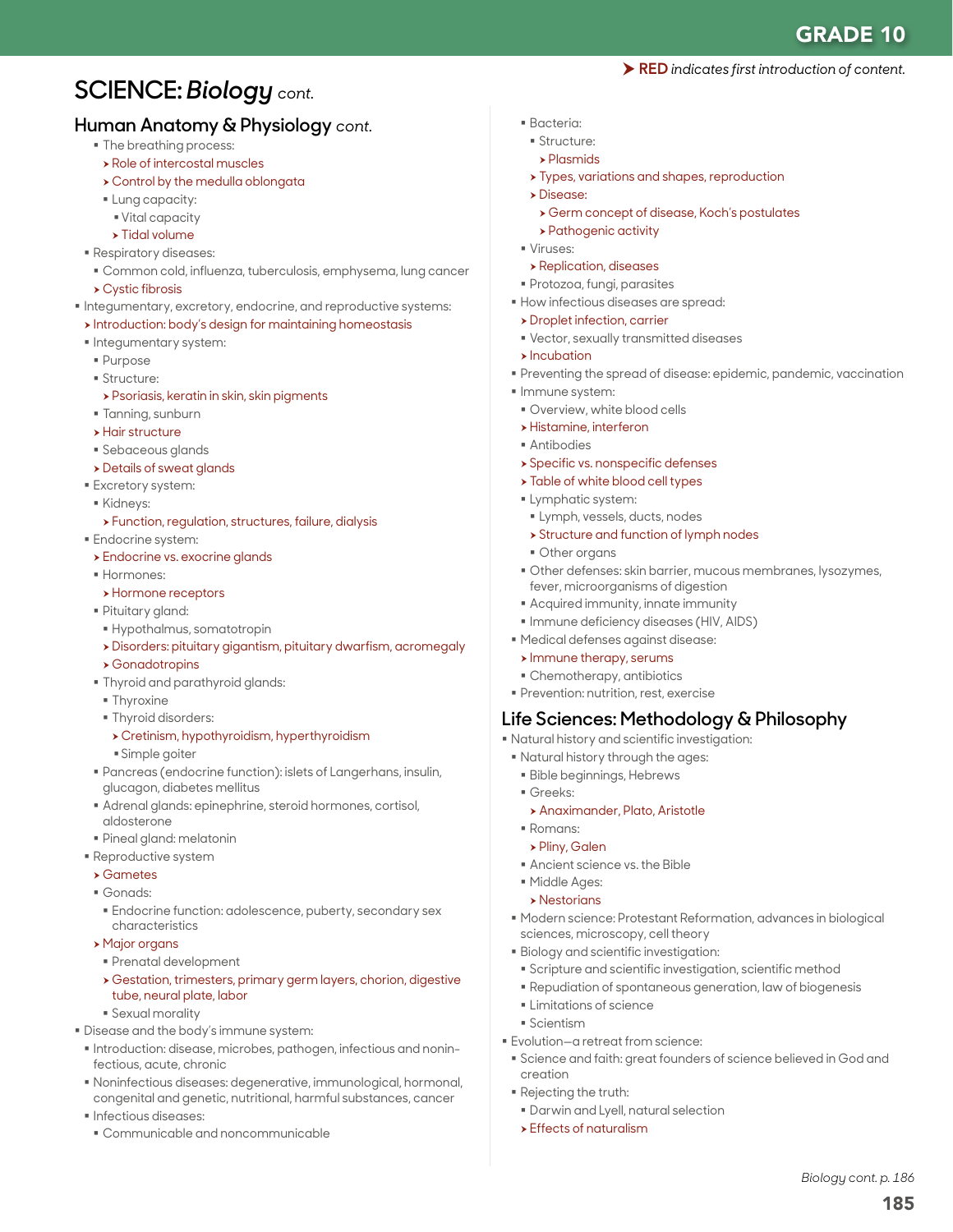## GRADE 10

#### RED *indicates first introduction of content.*

## **SCIENCE:** *Biology cont.*

## **Life Sciences: Methodology & Philosophy** *cont.*

- Paleontology:
- Evidence against evolution, speciation, macroevolution, fossils
- **Transitional forms and lack thereof**
- Punctuated equilibrium hypothesis
- Geologic column, radiometric dating, Cambrian explosion
- Coelacanth, *Archaeopteryx,* horse series
- Hominid fossils, Neanderthal, Cro-Magnon
- Biological evidence against evolution:
- Impossible transitional forms:

#### > Bat wings, avian respiratory system

- Homology
- Molecular biology: design and complexity
- Genetics: limited variety, mutations
- Natural selection and genetic variety:
- Peppered moth
- Pesticide-resistant insects, antibiotic-resistant bacteria
- $\rightarrow$  Bacterial proliferation
- **Embryonic recapitulation**
- > Why evolution cannot be properly called a science
- **> Threat of evolution to modern science**

#### **Ecology**

- Introduction of basic terms: ecology, habitat, biotic and abiotic factors
- **Levels of ecology: biosphere, biomes, ecosystems, community,** population, organism

#### $\triangleright$  Ecological stability

- **Influences in the ecosystem: biodiversity, carrying capacity, types of** abiotic and biotic factors
- Nutritional relationships in an ecosystem:
- Producers and consumers, trophic level, food chain, food web, niches

#### **>** Energy flow, pyramid diagrams

- Special nutritional relationships:
- Symbiosis, predation, competition
- $\blacktriangleright$  Amensalism
- Neutralism
- $\rightarrow$  Herbivory
- **Nutrient cycles:**
- Hydrologic, atmospheric, sedimentary cycles
- \* Carbon-oxygen, phosphorous cycles
- Major biomes:
- Tundra, northern coniferous forest, temperate deciduous forest
- Grassland, desert, tropical rain forest
- Aquatic biomes:
- **Freshwater**
- Marine:
- $\blacktriangleright$  Estuary

186

- **Ecological succession and man's role:**
- **> Primary succession, secondary succession**
- **Dominion and stewardship**

## **Zoology**

- Mammals:
- Characteristics of animals, vertebrates, and mammals:
- Mobility, diversity, symmetry
- Types of mammal reproduction
- $18$  mammal orders: discussed with representative animals
- $\rightarrow$  Extinct mammals
- Birds:
- Feathered vertebrates:
- Characteristics for flight
- Backyard and roadside birds
- Groups of birds:
- Perching, birds of prey, swimming and wading, game, tropical, flightless
- $\triangleright$  Extinct birds
- Avian anatomy and physiology:
- Feathers, skeletal and muscular systems
- h Nervous system: brain, senses
- Food and digestion:
- $\triangleright$  Intestine, cloaca, bursa of Fabricus
- $\rightarrow$  Excretory system
- Circulatory system:
- h Nucleated red blood cells
- $\rightarrow$  Details of respiratory system
- Family life of birds:
- Migration, courtship
- $\rightarrow$  Mating and fertilization
- Egg, nesting, incubation
- **> Care of young**
- Reptiles and amphibians:
- Reptiles:
	- Cold-blooded, similar traits
	- Lizards: habitat, sizes, poisonous lizards, colorful, detached tails and other defenses, and eating habits
	- Snakes:
		- Sizes, methods of locomotion, scaly skin
		- Sense organs:
		- > Scale-covered eyes, hearing (quadrate bone)
		- Smell: Jacobson's organ
	- Design for feeding, groups of snakes, venom, snakebite treatment
	- **Turtles:**
	- Reptiles with shells
	- Characteristics:
	- **> Tympanic and nictitating membranes**
	- Groups
	- **Crocodilians**
	- Tuatara: parietal eye
	- Dinosaurs and similar creatures: extinct reptiles, types and characteristics

*Biology cont. p. 187*

- **Amphibians:**
- Vertebrates with a double life:
	- Characteristics:
	- > Three-chambered heart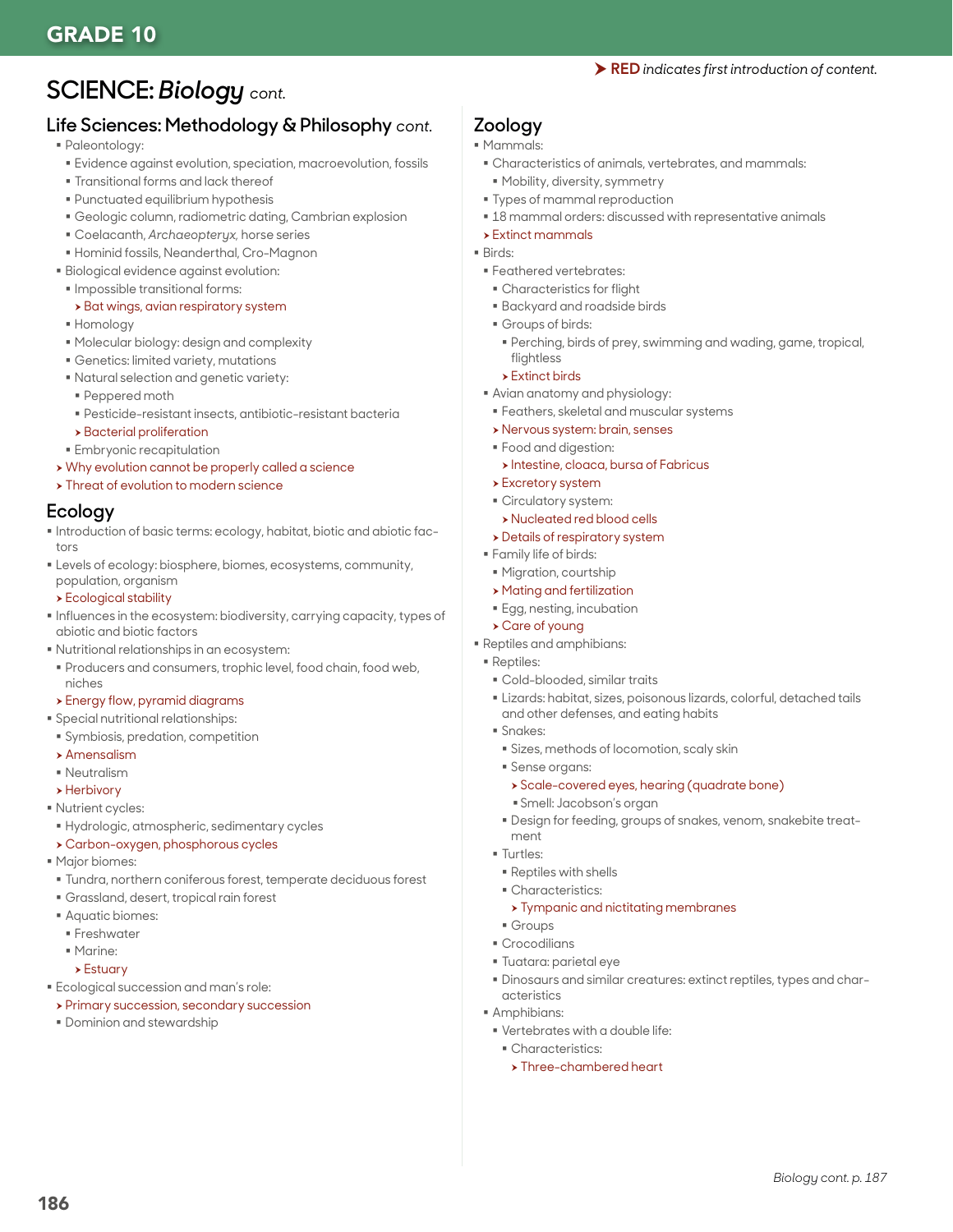GRADE 10

RED *indicates first introduction of content.*

# **SCIENCE:** *Biology cont.*

### **Zoology** *cont.*

- Frogs and toads:
	- $\triangleright$  Coloring
	- Toxic skin secretions
	- $\triangleright$  External fertilization
	- Development and metamorphosis
	- > Anatomy: head, oral cavity, body systems
- Salamanders:
	- Reproduction and metamorphosis:
	- > Spermatophore, paedomorphosis
	- Sizes; notable salamanders
- Caecilians
- $Fish:$
- Bony fish:
- Abundance and importance
- h Detailed study of anatomy and physiology
- Cartilaginous fish: sharks, rays, and chimaeras; lampreys, hagfish
- Arthropods:
- Common characteristics, classes
- Insects:
- Life cycle of insects
- h Grasshopper anatomy and physiology
- Orders of insects and their economic significance: 8 of the more than 25 orders are taught
- $\blacksquare$  Insects and man
- $\rightarrow$  Genetic control
- Arachnids:
- Spiders:
- External anatomy
- $\rightarrow$  Internal anatomy, reproduction
- Harvestmen, scorpions, mites, and ticks
- Centipedes and millipedes
- Crustaceans:
- $\rightarrow$  Anatomy and life cycle of crayfish
- Other crustaceans
- $\rightarrow$  Extinct arthropods
- Other invertebrates:
- Mollusks:
- General characteristics
- Bivalves, gastropods, cephalopods
- **Enchinoderms:**
- Starfish anatomy
- $\rightarrow$  Rotifers: parthenogenic
- Coelenterates and porifera:
- Coelenterates: hollow-intestined invertebrates, polyp, medusa, hydra, jellyfish, sea anemones, corals
- Porifera (sponges):
- **> Anatomy and physiology**
- Annelids:
- **Earthworms:**
- Characteristics and anatomy and physiology
- $\rightarrow$  Sea worms
- Leeches
- Flatworms and roundworms:
- Platyhelminths:
	- h Anatomy of planarians, flukes, and tapeworms
- Nematodes:
- $\rightarrow$  Filaria, hookworm, trichina, ascaris
- Protozoa:
- Flagellates:
- Euglena:
	- **> Pellicle, binary fission**
- **Trypanosome**
- **Sarcodines:**
- Amoeba
- h Foraminifera, radiolarla
- Ciliates: paramecia, other ciliates
- **Sporozoans**

### **Cellular & Molecular Biology**

- Cytology—design and function of cells:
- Variety and complexity of cells:
- **Discovery of cells**
- **>** Variety in cells, complexity of cells
- **Design of cells:**
- **>** Details of cell structure and organelles
- $\triangleright$  Life and work of cells:
- $\rightarrow$  Maintaining life, photosynthesis and cellular respiration
- h Membrane transport, endocytosis and exocytosis, cell movement, cilia and flagella
- h Cell cycle and mitosis, chromosomes, cell death

Heredity: continuity of life:

- God's provision for the continuity of life:
- Heredity, genes
- h Differentiation, sexual reproduction, meiosis
- h Classical genetics:
- h Mendel's experiments, law of dominance, genotype and phenotype
- > Punnett squares, hybrids and hybridization, law of segregation
- $\rightarrow$  Incomplete dominance, law of independent assortment, linkage

h Central dogma of molecular biology, DNA replication, telomeres

187

- $\triangleright$  Sutton's hypothesis
- h Morgan's research, sex chromosomes, sex-linked traits
- > Human genetics:
- **> Dominant gene inheritance, codominance**
- $\rightarrow$  Multiple allele inheritance
- **>** Pleiotropy and polygenic inheritance
- **>** Sex-linked disorders, genetic advances, eugenics
- DNA—regulation of life:
- DNA:
	- Deoxyribonucleic acid

**> Genetic engineering, cloning** 

- $\rightarrow$  Watson and Crick, storage as chromatin
- **> Structure of RNA and DNA, bases, base pairing**

**> Transcription, mRNA, translation, rRNA, tRNA** h Noncoding DNA, intron, exon, small RNA

Activities of DNA:

**Mutations**